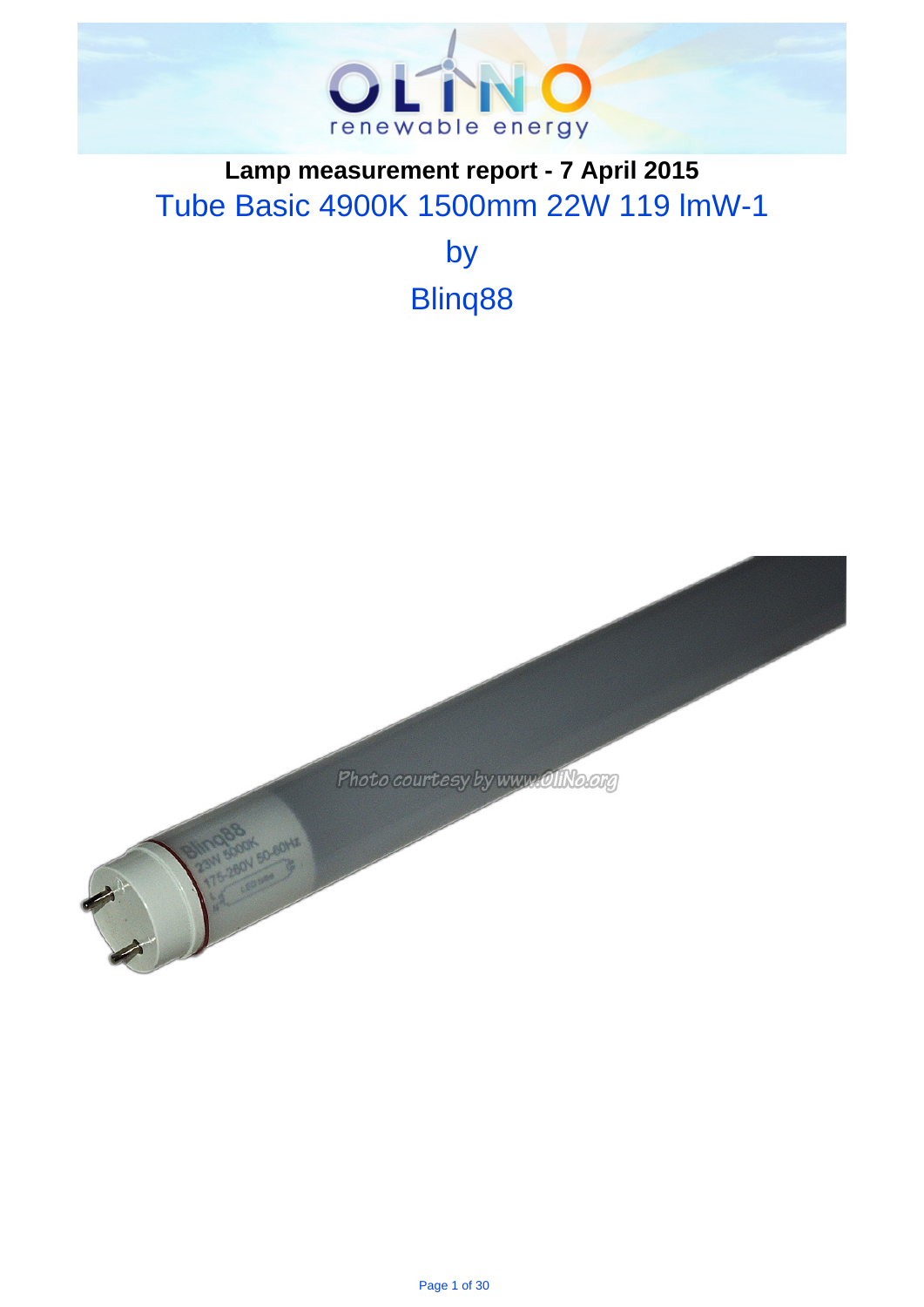

# . **Summary measurement data**

| parameter                           | meas, result              | remark                                                                                                                                                                                                                 |
|-------------------------------------|---------------------------|------------------------------------------------------------------------------------------------------------------------------------------------------------------------------------------------------------------------|
| Color temperature                   | 4931 K                    | neutral white                                                                                                                                                                                                          |
| Luminous intensity I_v              | 570.4 Cd                  | Measured straight underneath the lamp.                                                                                                                                                                                 |
| Illuminance modulation index        | 18 %                      | Measured with a light sensor looking at the<br>lamp (angle not defined). Is a measure for the<br>amount of flickering.                                                                                                 |
| Beam angle                          | $173$ deg                 | 173 deg is the beam angle for the<br>C0-C180-plane (perpendicular to the length<br>direction of the lamp) and 103 deg is the<br>beam angle for the C90-C270 plane, which is<br>along the length direction of the lamp. |
| Power P                             | 22.3 W                    | The net power consumed.                                                                                                                                                                                                |
| <b>Power Factor</b>                 | 0.94                      | An electrical load with this power factor<br>means that for every 1 kWh net energy<br>consumed, there has been 0.35 kVAhr for<br>reactive energy.                                                                      |
| <b>THD</b>                          | 25 %                      | <b>Total Harmonic Distortion.</b>                                                                                                                                                                                      |
| Max inrush current                  | 0.794A                    | This current has been found at a voltage start<br>angle of 90 degrees.                                                                                                                                                 |
| Luminous flux                       | 2658 lm                   | Measured with photogoniometer, calculation<br>done as described in LM79-08.                                                                                                                                            |
| Luminous efficacy                   | 119 lm/W                  |                                                                                                                                                                                                                        |
| EU2013-label classification         | $A++$                     | The energy class, from $A++$ (more efficient) to<br>E (least efficient). This label is an update of<br>the previous version, and compulsory from<br>Sept 2013.                                                         |
| CRI Ra                              | 82                        | Color Rendering Index.                                                                                                                                                                                                 |
| CQS                                 | 79.9                      | QCS (v9.0.3) is an improved indicator (over<br>CRI) of how well colors are rendered.                                                                                                                                   |
| Coordinates chromaticity<br>diagram | x=0.3610 en<br>$y=0.3479$ |                                                                                                                                                                                                                        |
| Fitting                             | FL-tube                   | This tube is connected from one side to the<br>mains voltage.                                                                                                                                                          |
| PAR-value                           | 10.5 uMol/s/m^2           | The number of photons seen by an average<br>plant when it is lit by the light of this light bulb.<br>Value valid at 1 m distance from light bulb.                                                                      |
| PAR-photon efficacy                 | 2.2 uMol/s/W_e            | The total emitted number of photons by this<br>light, divided by its consumption in W. It<br>indicates a kind of efficacy in generating<br>photons.                                                                    |
| <b>Photon current</b>               | 78.2 uMol/s               | The total number of photons in the light of this<br>lamp.                                                                                                                                                              |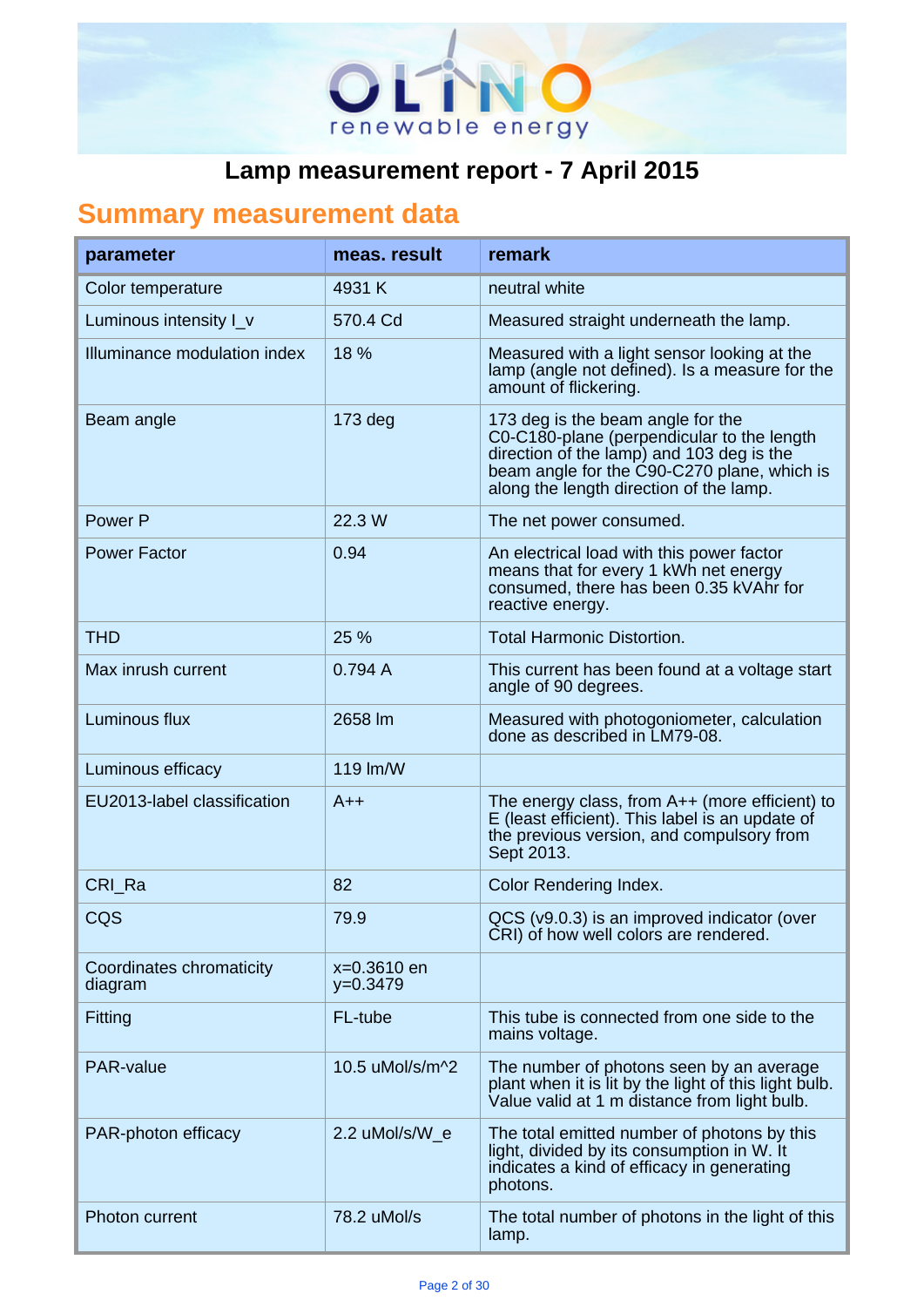

| parameter                     | meas. result                      | remark                                                                                                                                                                                                                                                                                                                                                                                                                                                                                                                                                                                                                                                                                                                                                                                                                                                                                                                                                                                                                  |
|-------------------------------|-----------------------------------|-------------------------------------------------------------------------------------------------------------------------------------------------------------------------------------------------------------------------------------------------------------------------------------------------------------------------------------------------------------------------------------------------------------------------------------------------------------------------------------------------------------------------------------------------------------------------------------------------------------------------------------------------------------------------------------------------------------------------------------------------------------------------------------------------------------------------------------------------------------------------------------------------------------------------------------------------------------------------------------------------------------------------|
| S/P ratio                     | 2.0                               | This factor indicates the amount of times more<br>efficient the light of this light bulb is perceived<br>under scotopic circumstances (low<br>environmental light level).                                                                                                                                                                                                                                                                                                                                                                                                                                                                                                                                                                                                                                                                                                                                                                                                                                               |
| L x W x H external dimensions | 1498 mm x 26<br>$mm \times 26$ mm | External dimensions of the lamp.                                                                                                                                                                                                                                                                                                                                                                                                                                                                                                                                                                                                                                                                                                                                                                                                                                                                                                                                                                                        |
| L x W x H luminous area       | 1412 mm x 26<br>mm x 165 mm       | Dimensions of the luminous area (used in<br>Eulumdat file). It is the surface of the matt<br>white area through which the light comes out.                                                                                                                                                                                                                                                                                                                                                                                                                                                                                                                                                                                                                                                                                                                                                                                                                                                                              |
| <b>General remarks</b>        |                                   | The ambient temperature during the whole set<br>of illuminance measurements was 23.2 - 25.3<br>deg C. The temperature of the housing gets<br>maximally about 25.5 degrees hotter than<br>ambient temperature. Warm up effect: During<br>the warmup time the illuminance varies during<br>10 minutes and decreases with 8 %.<br>During the warmup time the power doesn't<br>vary significantly $(< 5 %)$ .<br>The variation in efficacy (calculated as<br>indication by simplydividing the illuminance by<br>the power) during the warming up is -4 %. A<br>very high negative value indicates a<br>significant decrease for instance due to<br>heating up of the lamp (decrease of lifetime).<br>Voltage dependency: There is no (significant)<br>dependency of the illuminance when the<br>power voltage varies between 200 - 250 V<br>AC.<br>There is no (significant) dependency of the<br>consumed power when the power voltage<br>varies between 200 - 250 V AC.<br>At the end of the article an additional photo. |
| <b>Eff-variation</b>          | $-4%$                             | This is the variation in efficacy (calculated as<br>indication by simply dividing the illuminance<br>by the power) during the warming up. A very<br>high negative value indicates a significant<br>decrease for instance due to heating up of the<br>lamp (decrease of lifetime).                                                                                                                                                                                                                                                                                                                                                                                                                                                                                                                                                                                                                                                                                                                                       |
| <b>Dimmable</b>               | no                                | Info from manufacturer.                                                                                                                                                                                                                                                                                                                                                                                                                                                                                                                                                                                                                                                                                                                                                                                                                                                                                                                                                                                                 |
| Biologic effect factor        | 0.677                             | According to pre-norm DIN V<br>5031-100:2009-06.                                                                                                                                                                                                                                                                                                                                                                                                                                                                                                                                                                                                                                                                                                                                                                                                                                                                                                                                                                        |
| Blue Light Hazard risk group  | $\overline{0}$                    | 0=exempt, $1=low$ , $2=moderate$ , $3=high risk$ .                                                                                                                                                                                                                                                                                                                                                                                                                                                                                                                                                                                                                                                                                                                                                                                                                                                                                                                                                                      |
| form factor                   | tube                              |                                                                                                                                                                                                                                                                                                                                                                                                                                                                                                                                                                                                                                                                                                                                                                                                                                                                                                                                                                                                                         |
| article number                | T8B150-5500K                      |                                                                                                                                                                                                                                                                                                                                                                                                                                                                                                                                                                                                                                                                                                                                                                                                                                                                                                                                                                                                                         |

.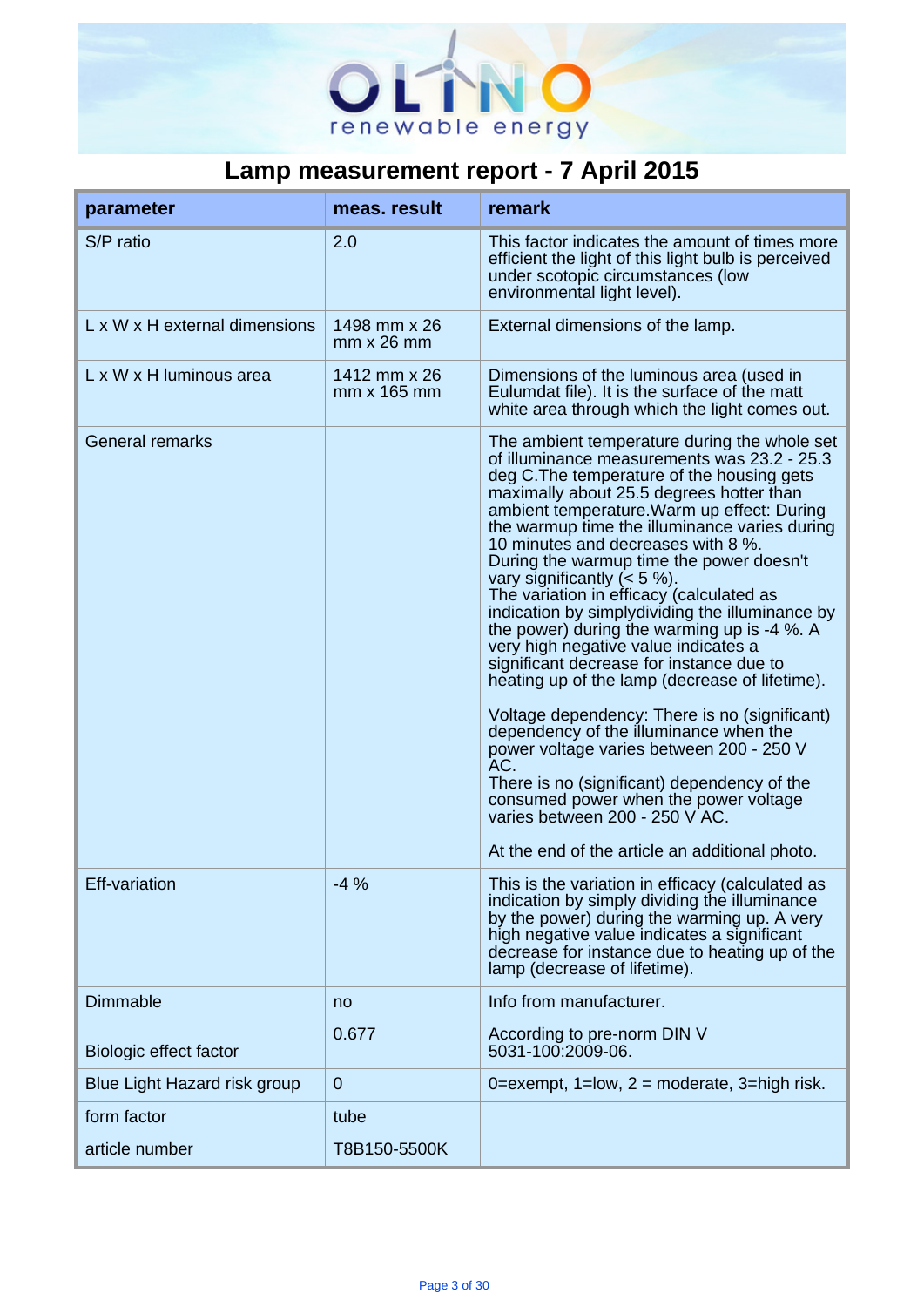

## **Overview table**

|     | Ø 50%    |         | $173^\circ$<br>$CO-180:$ |                 | <b>Luminaire Efficacy</b>            |
|-----|----------|---------|--------------------------|-----------------|--------------------------------------|
| m.  | $CO-180$ | C90-270 | 103°<br>C90-270:         | $E$ (lux)       | (lumen per Watt)<br>119              |
|     | 32.08    | 2.52    |                          | 570             | Half-peak diam Co-180                |
|     |          |         |                          |                 | x diameter(m)<br>32.08               |
| 1.5 | 48.12    | 3.78    |                          | 254             | Half-peak diam C90-270               |
| 2   | 64.16    | 5.04    |                          | 143             | 2.52<br>x diameter(m)                |
| з   | 96.24    | 7.56    |                          | 63              | Illuminance                          |
| 4   | 128.33   | 10.08   |                          | 36              | / distance <sup>2</sup> (lux)<br>570 |
| 6   | 192.49   | 15.12   |                          | 16 <sub>1</sub> | <b>Total Output</b>                  |
| 8   | 256.65   | 20.16   |                          | 9               | 2658<br>(lumen)                      |

Please note that this overview table makes use of calculations, use this data with care as explained on the OliNo site. E (lux) values are not accurate, when within 5 x 1422 mm (maximal luminous size, eventually diagonally measured)= 7110 mm. Within this distance from the lamp (data given in red), the measured lux values will be less than the computed values in this overview as the measurements are then within the near field of the lamp.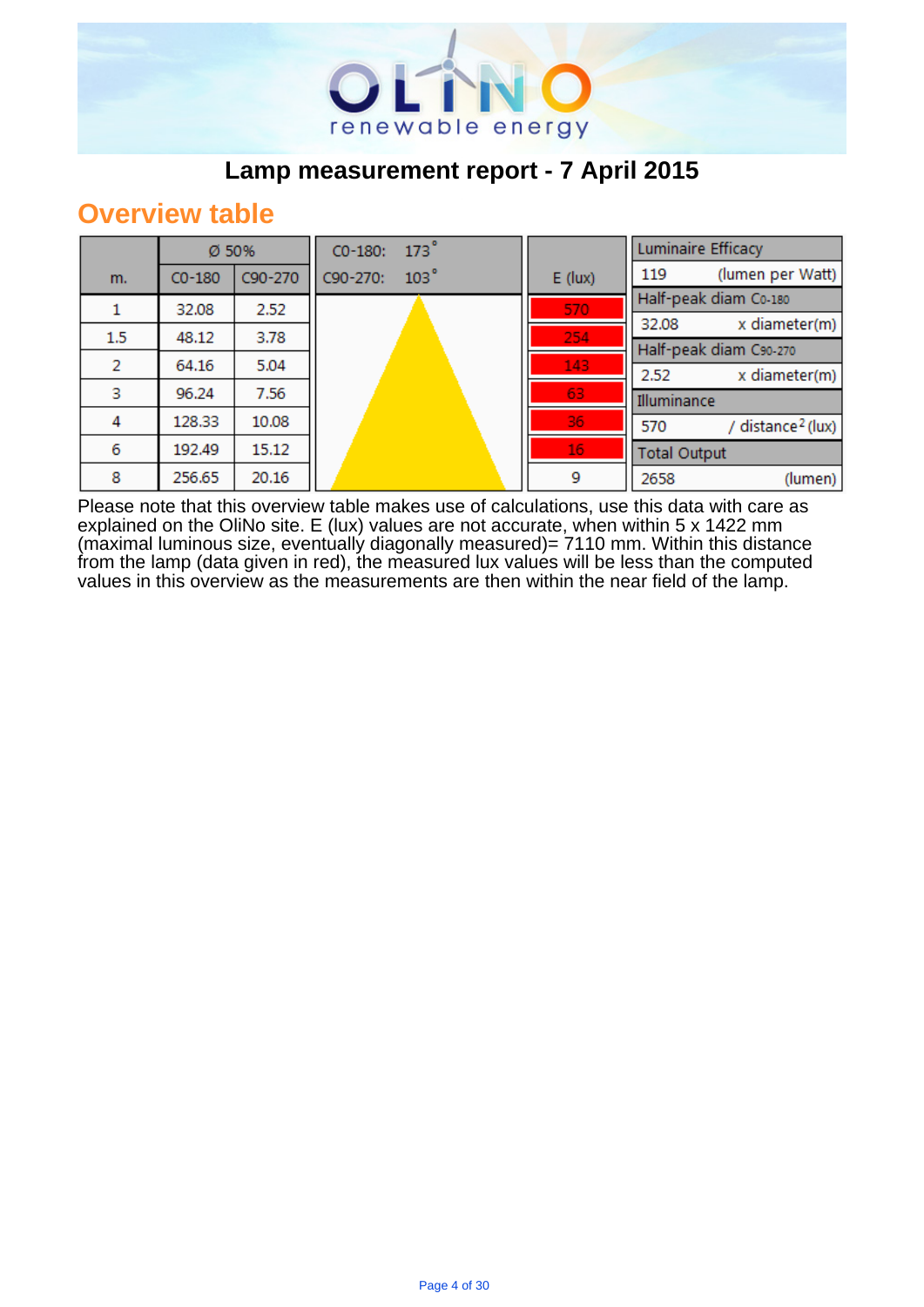

# . **EU 2013 Energy label classification**

Since Sept 2013 these labels will be needed.

Important for the energy classification are the corrected rated power and the useful luminous flux.

The measured rated power is 22.3 W and might need to be corrected. The correction is dependent from the lamp type and whether or not the lamp control gear is included or not. The choice for this lamp is the following classification: **Lamps with own control gear (external or internal)**. As a result the corrected rated power becomes: 22.3 W. The luminous flux measured is 2658 lm. The classification of this lamp needed to determine the useful flux is: **Non-directional lamps**. Then the useful flux becomes 2658 lm. Now a reference power can be calculated.

The energy efficiency coefficient is  $P_{corr}$  /  $P_{ref}$  = 0.11.



EU energy label for this lamp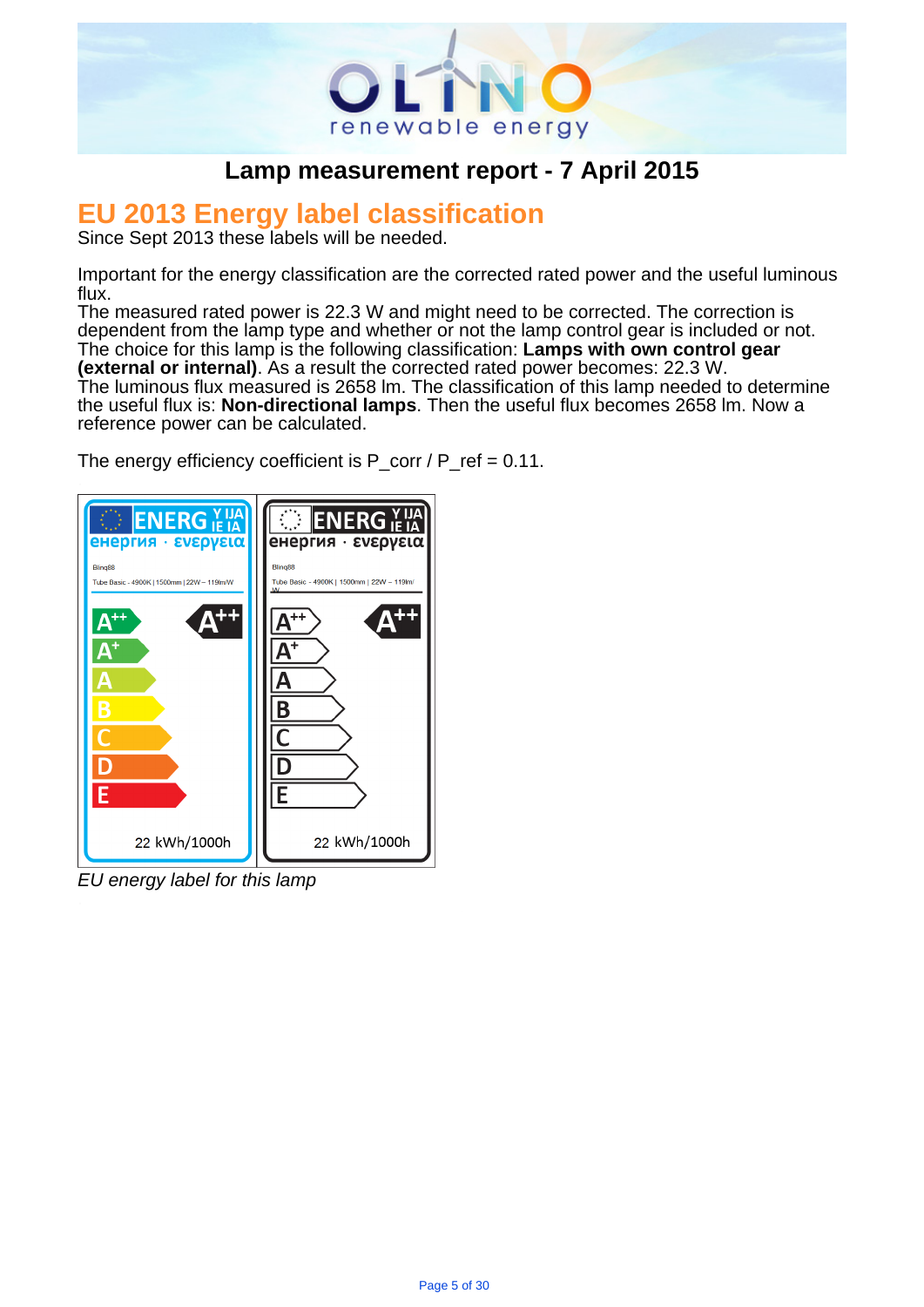# renewable energy

## . **Lamp measurement report - 7 April 2015**



The lamp's performance in the lumen-Watt field, with the energy efficacy fields indicated.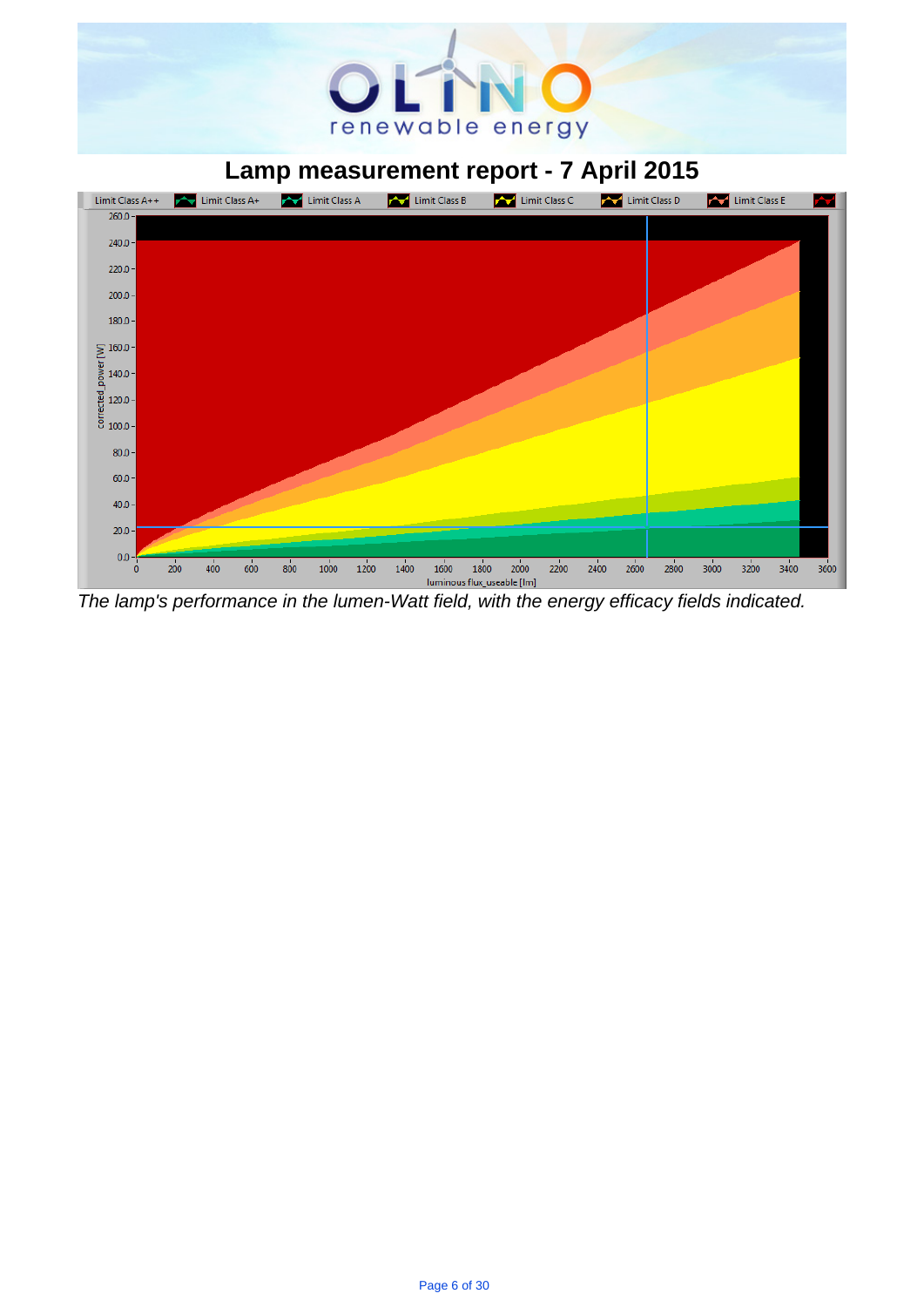

#### **Eulumdat light diagram**

This light diagram below comes from the program Qlumedit, that extracts these diagrams from an Eulumdat file.



The light diagram giving the radiation pattern.

The light diagram indicates the beam in the C0-C180 plane (perpendicular to the length direction of the lamp) and in the plane perpendicular to that, the C90-C270 plane (along the length direction of the lamp).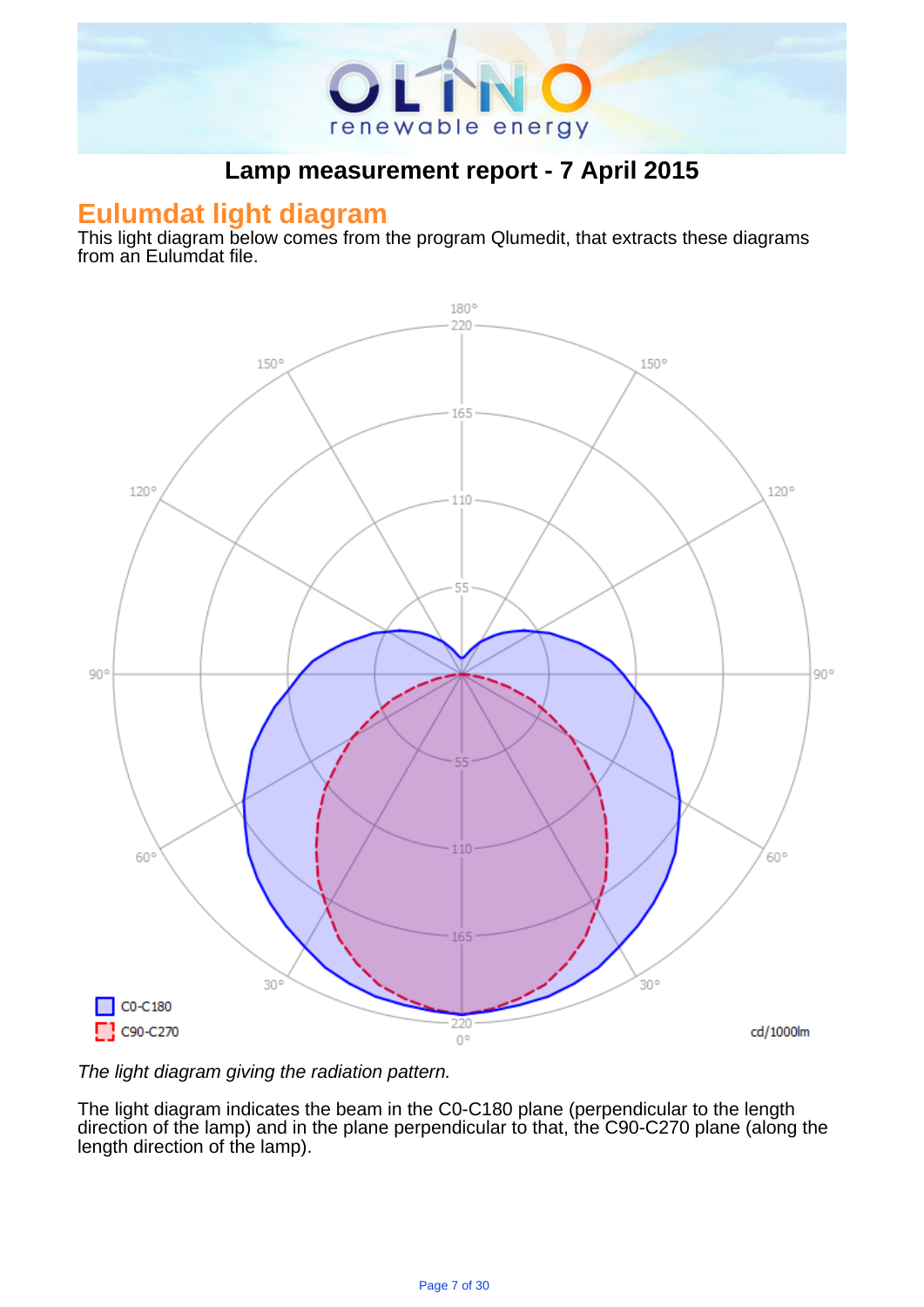

# . **Illuminance Ev at 1 m distance, or luminous intensity Iv**

Herewith the plot of the averaged luminous intensity Iv as a function of the inclination angle with the light bulb.



The radiation pattern of the light bulb.

This radiation pattern is the average of the light output of the light diagram given earlier. Also, in this graph the luminous intensity is given in Cd.

These averaged values are used (later) to compute the lumen output.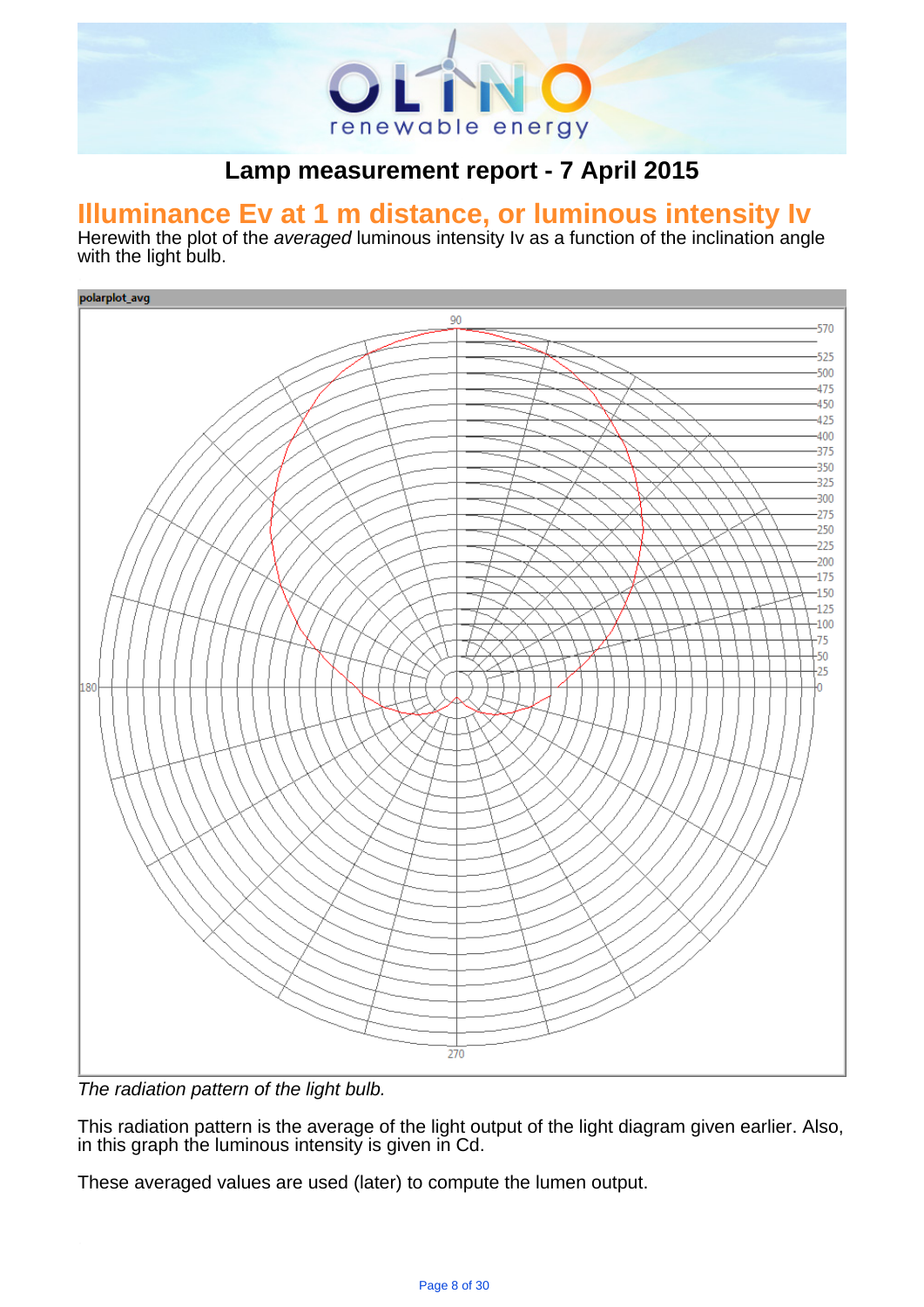

. **Lamp measurement report - 7 April 2015**



Intensity data of every measured turn angle at each inclination angle.

This plot shows per inclination angle the intensity measurement results for each turn angle at that inclination angle. There normally are differences in illuminance values for different turn angles. However for further calculations the averaged values will be used.

When using the average values per inclination angle, the beam angle can be computed, being 173 deg for the C0-C180 plane and 103 deg for the C90-C270 plane.

## **Luminous flux**

With the averaged illuminance data at 1 m distance, taken from the graph showing the averaged radiation pattern, it is possible to compute the luminous flux.

The result of this computation for this light spot is a luminous flux of 2658 lm.

## **Luminous efficacy**

The luminous flux being 2658 lm, and the consumed power of the lamp being 22.3 Watt, results in a luminous efficacy of 119 lm/Watt.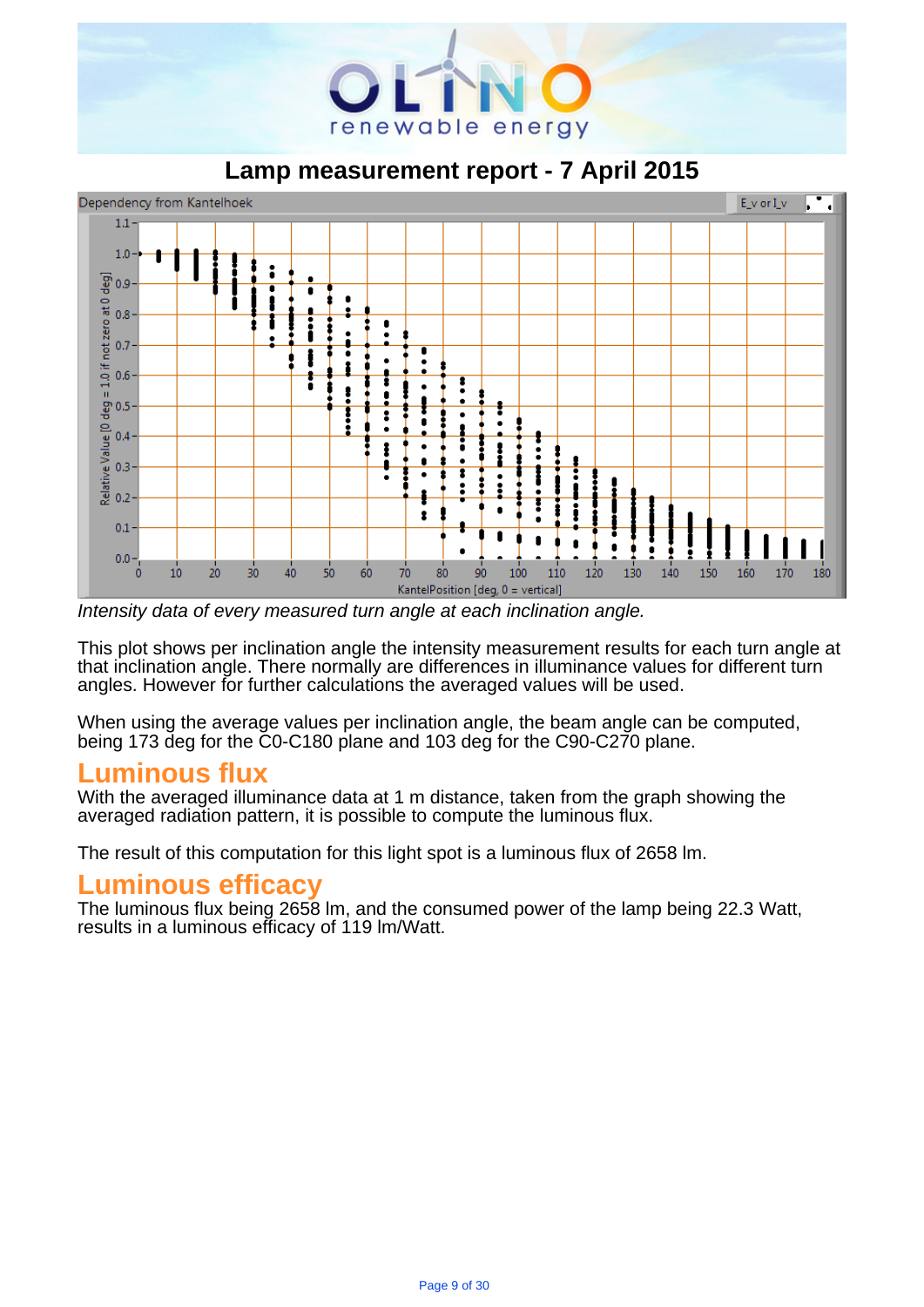

#### **Electrical properties**

The power factor is 0.94. An electrical load with this power factor means that for every 1 kWh net energy consumed, there has been 0.35 kVAhr for reactive energy.

| Lamp voltage     | 230.10 V |
|------------------|----------|
| Lamp current     | 0.103A   |
| Power P          | 22.3 W   |
| Apparent power S | 23.6 VA  |
| Power factor     | 0.94     |

.

Of this lamp the voltage across and the resulting current through it are measured and graphed. .



Voltage across and current through the lightbulb

This current waveform has been checked on requirements posed by the norm IEC 61000-3-2:2006 (including up to A2:2009).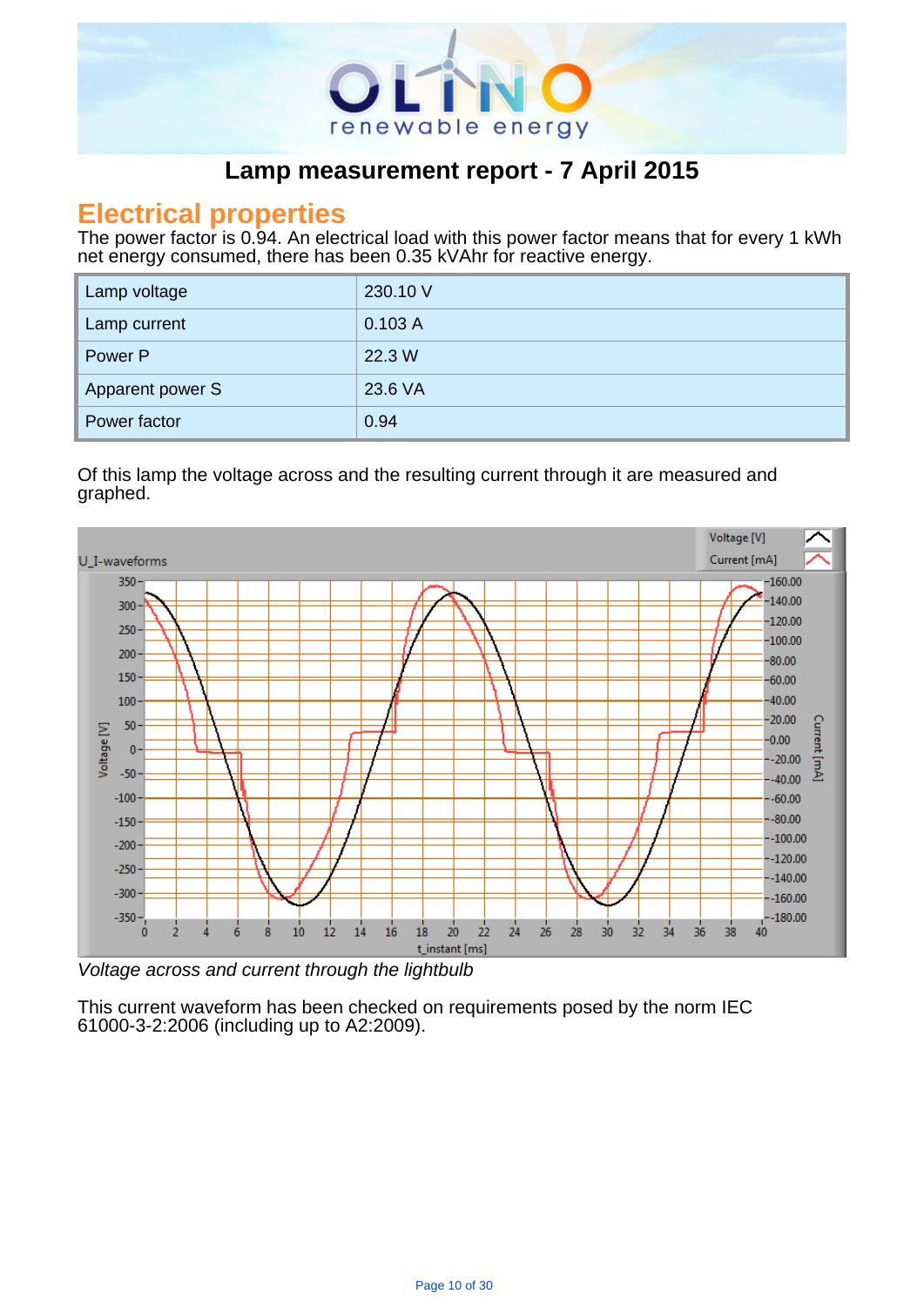

. **Lamp measurement report - 7 April 2015**



Harmonics in the current waveform and checked against IEC61000-3-2:2006 and A2:2009

When the consumed power is  $\leq$  25 W there are no limits for the harmonics.

The Total Harmonic Distortion of the current is computed and its value is 25 %.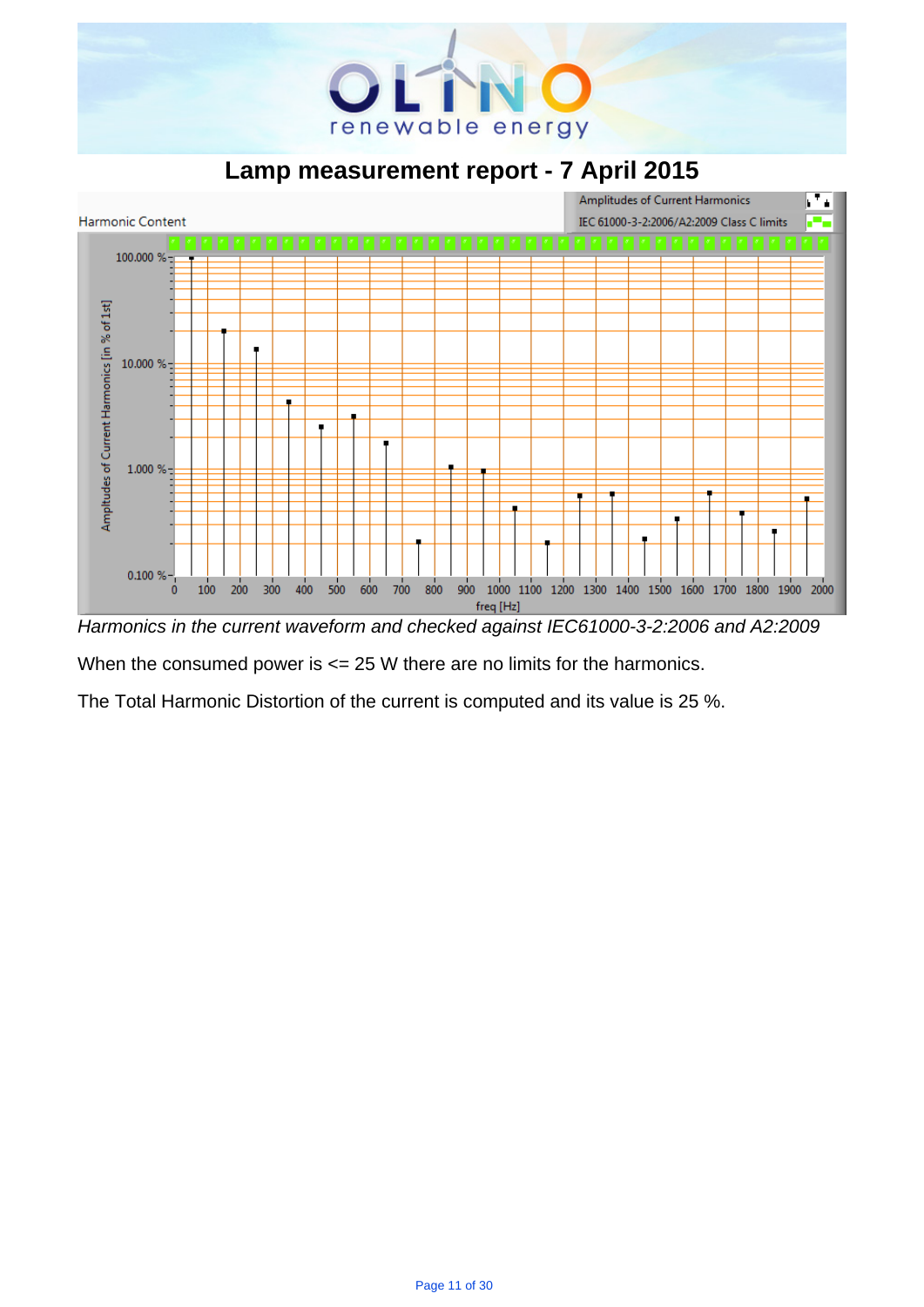

#### **Inrush current**

The inrush current has been measured for different voltage start angles; from 0 - 170 degrees with a 10 degrees step. The current- and voltage values have been acquires at a sample speed of 39.9 kS/s. Then this data has been fed into a second order 2kHz low pass Butterworth filter. This removes the current spikes that do not represent relevant values. The lamp was two minutes off before every inrush current measurement was made.

| Test voltage                                                  | 230.0 V    |                                                                                                                    |
|---------------------------------------------------------------|------------|--------------------------------------------------------------------------------------------------------------------|
| Frequency of the voltage                                      | $50.0$ Hz  |                                                                                                                    |
| Maximum inrush current                                        | 0.794A     | This current has been found at a voltage start<br>angle of 90 degrees.                                             |
| Pulse width of max inrush<br>current                          | $3.0E-4s$  | This is the time that the pulse is higher than<br>10 % of the max inrush current.                                  |
| Minimal inrush current                                        | 0.049A     | This current has been found at a voltage start<br>angle of 0 degrees.                                              |
| $\frac{1}{2}$ x t after 10 ms at 0 deg<br>voltage start angle | 6.000E-6 A | This is the $\frac{1}{2}$ t value when a zero crossing<br>detector is used to start the voltage from 0<br>degrees. |

.



Inrush current found at worst-case voltage start angle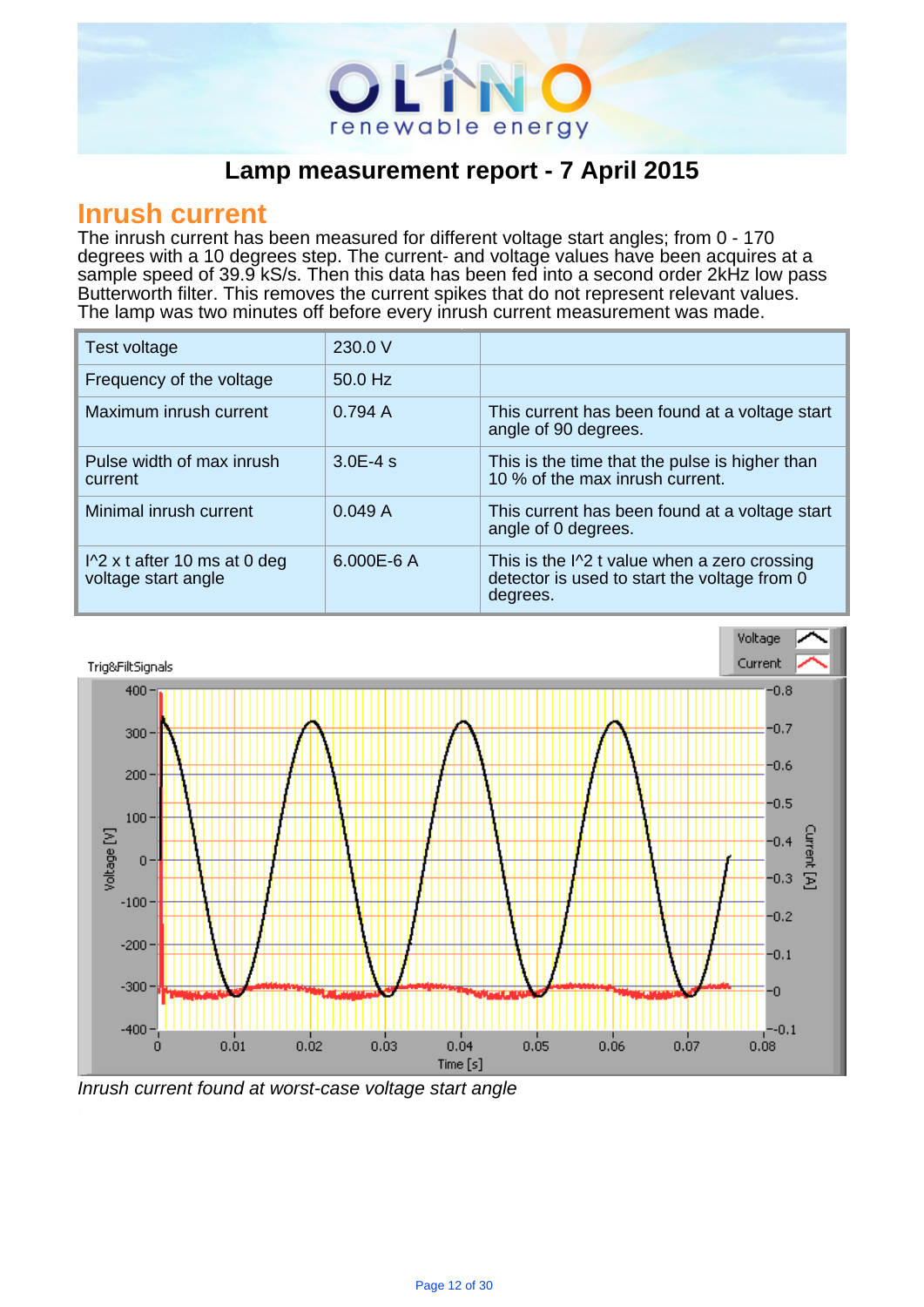

. **Lamp measurement report - 7 April 2015**



First cycle of the maximum inrush current



The energy I^2t during the first 10 ms of the first current cycle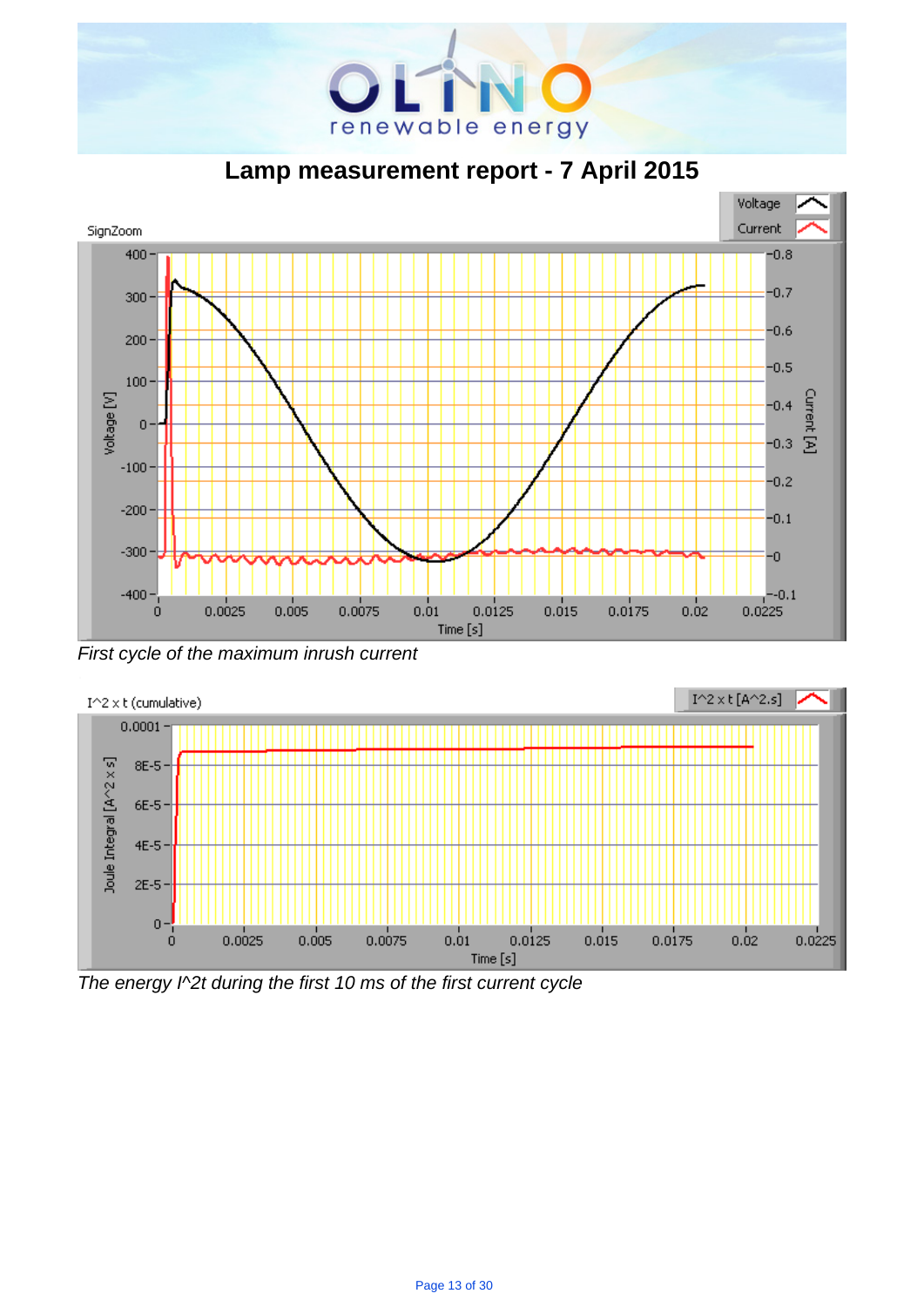

# . **Temperature measurements lamp**

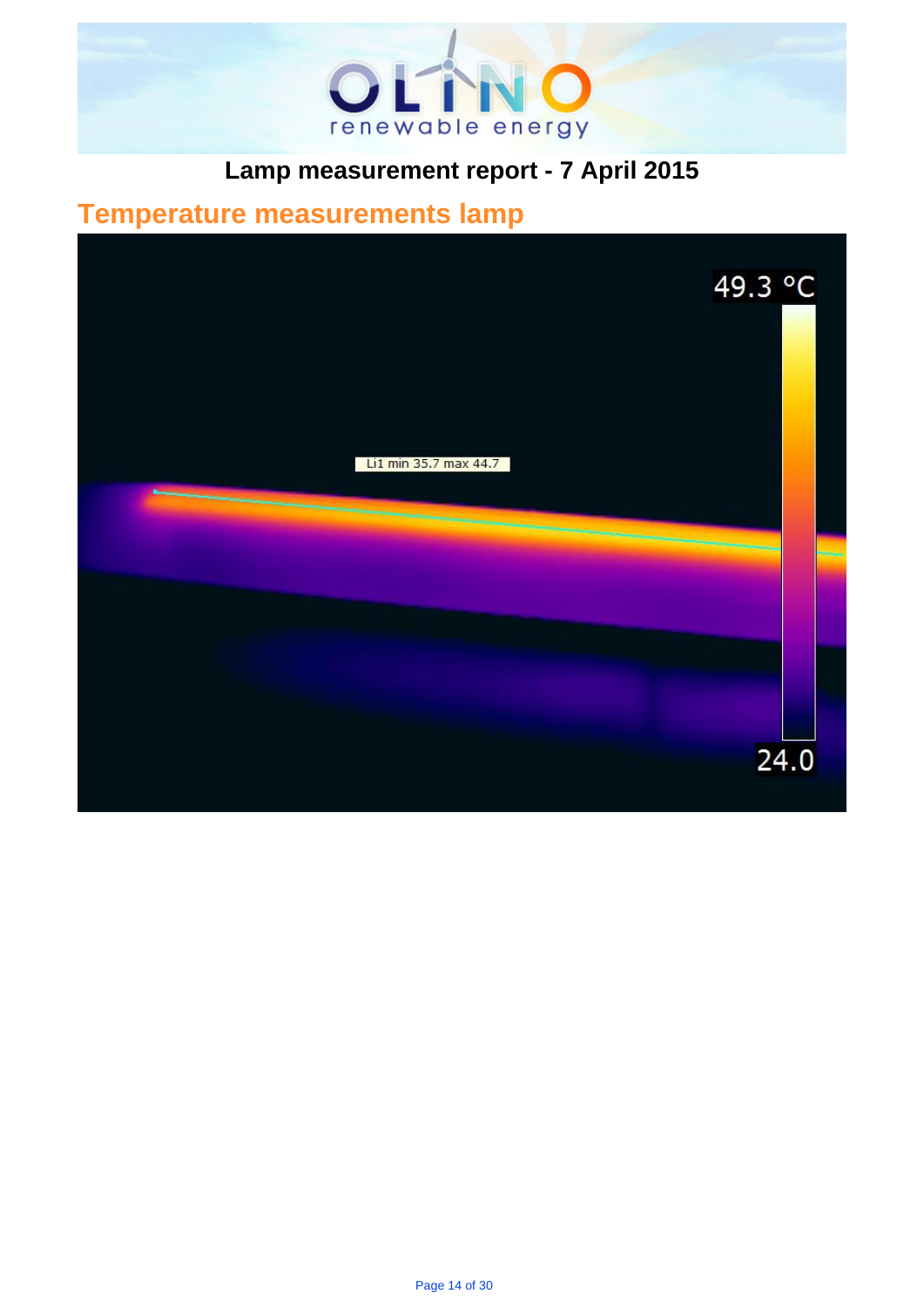

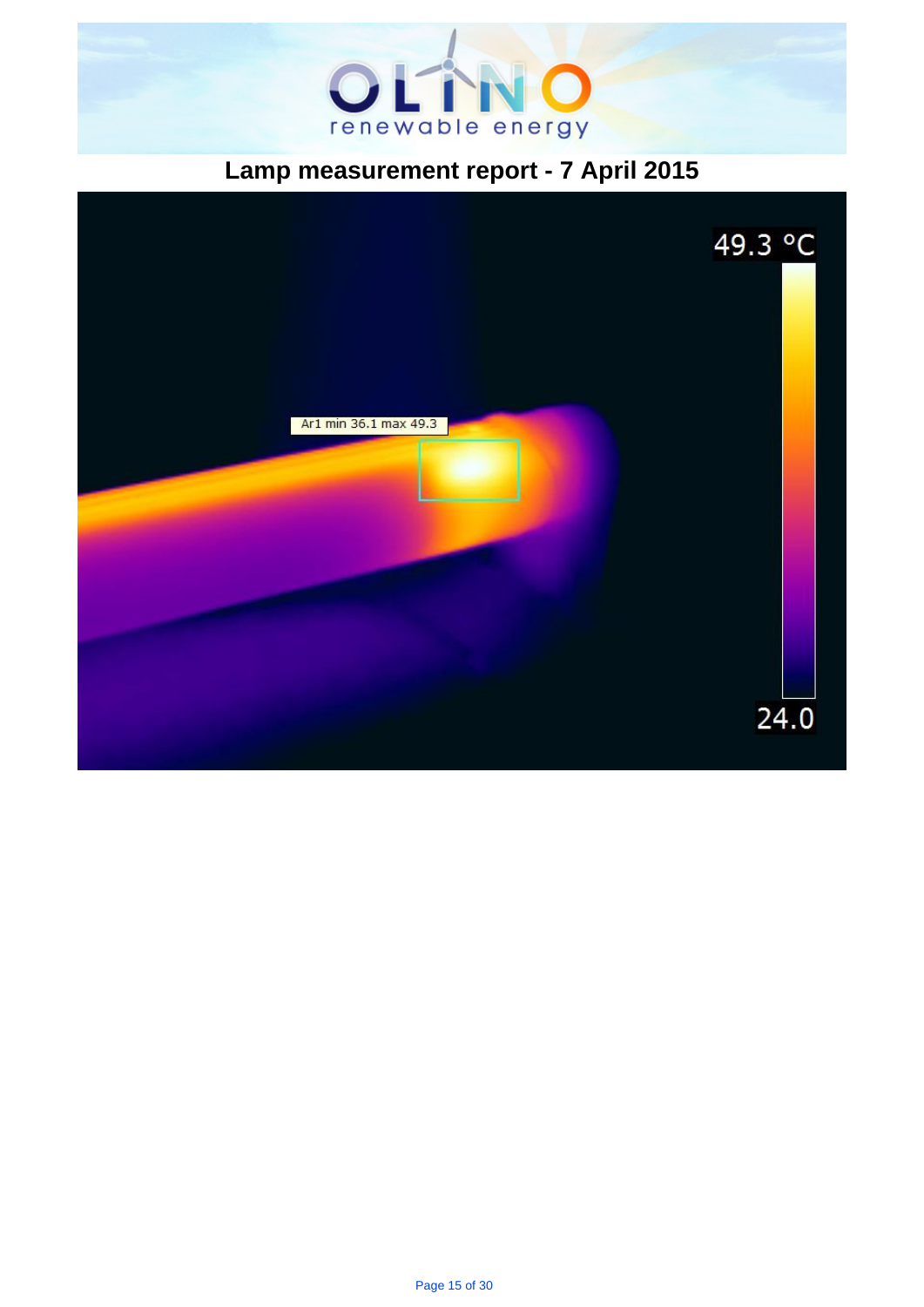



#### Temperature image(s).

| status lamp                      | > 2 hours on                |
|----------------------------------|-----------------------------|
| ambient temperature              | 24 $deg C$                  |
| reflected background temperature | 24 $deg C$                  |
| camera                           | <b>Flir T335</b>            |
| emissivity                       | 0.95                        |
| measurement distance             | 1 <sub>m</sub>              |
| IFOV_geometric                   | 0.136 mm per 0.1 m distance |
| NETD (thermal sensitivity)       | 50 mK                       |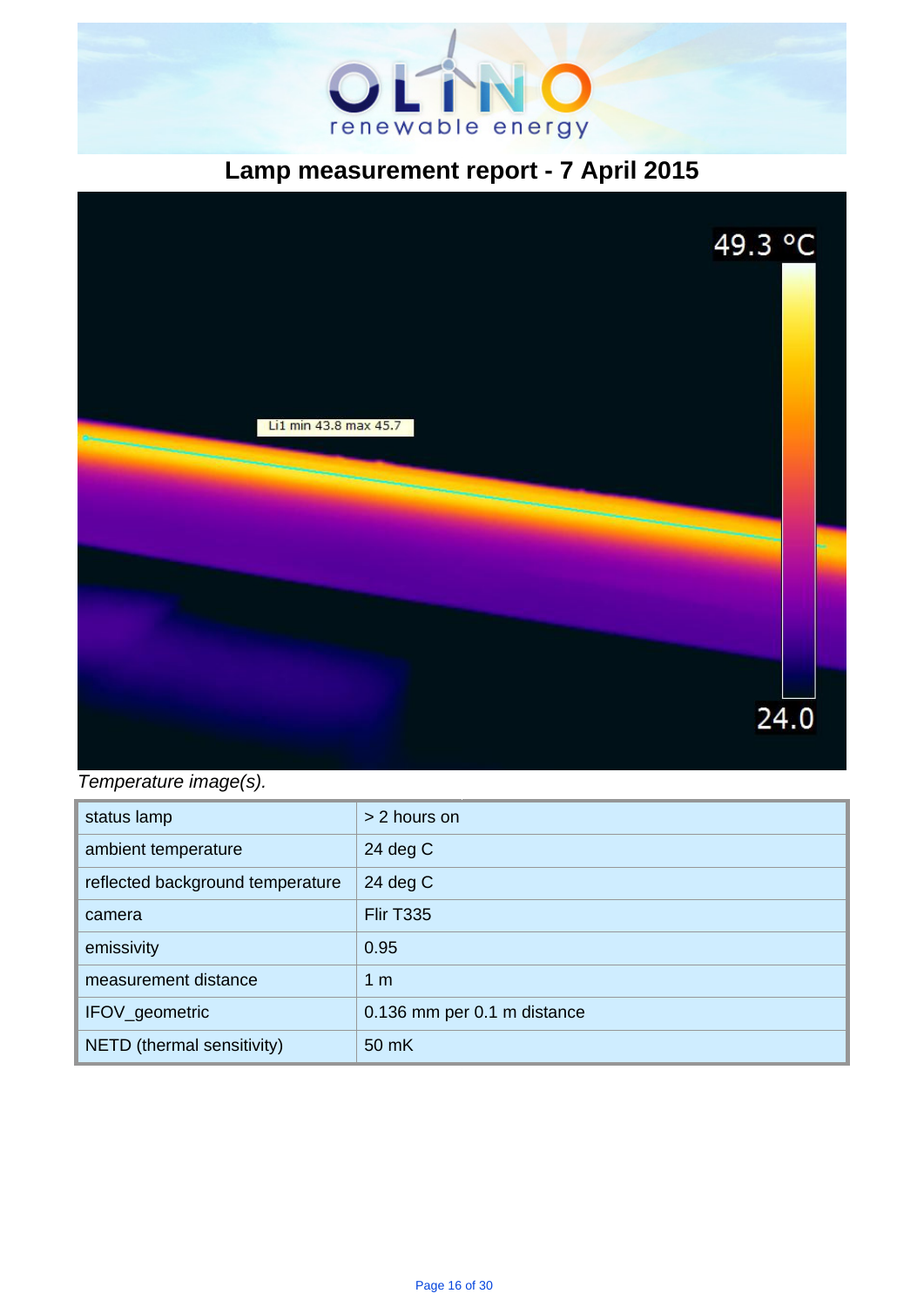

# . **Color temperature and Spectral power distribution**



The spectral power distribution of this light bulb, energies on y-axis valid at 1 m distance.

The measured color temperature is 4931 K which is neutral white.

This color temperature is measured straight underneath the light bulb. Below a graph showing the color temperature for different inclination angles.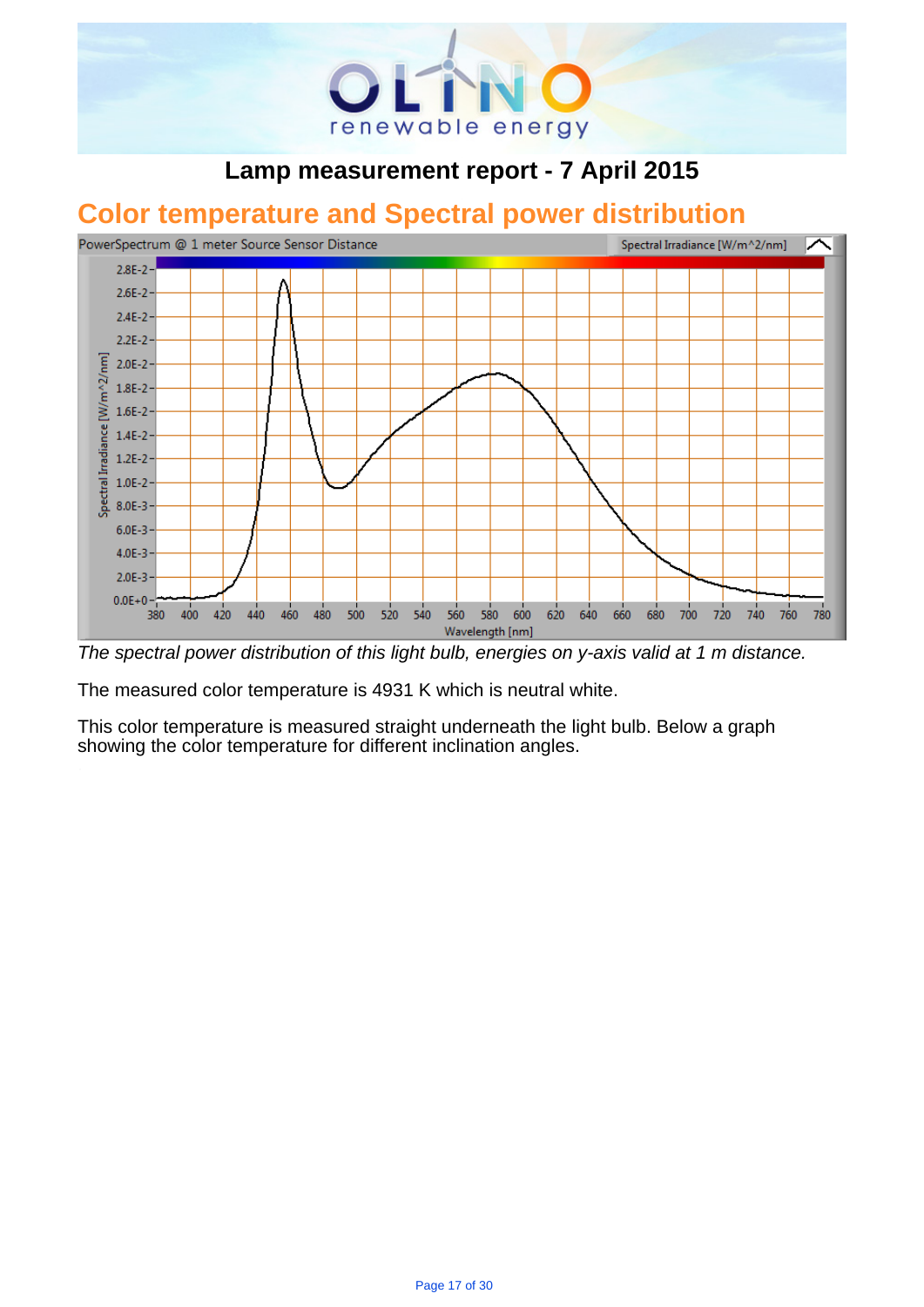

|                                      |      |              |      |                         |      |      | Turn Angle:    | $\mathbf{0}$ |
|--------------------------------------|------|--------------|------|-------------------------|------|------|----------------|--------------|
| CCT as function of Inclination Angle |      |              |      |                         |      |      | Turn Angle: 90 |              |
| $20000.0 -$                          |      |              |      |                         |      |      |                |              |
| $19000.0 -$                          |      |              |      |                         |      |      |                |              |
| $18000.0 -$                          |      |              |      |                         |      |      |                |              |
| $17000.0 -$                          |      |              |      |                         |      |      |                |              |
| $16000.0 -$                          |      |              |      |                         |      |      |                |              |
| $15000.0 -$                          |      |              |      |                         |      |      |                |              |
| $14000.0 -$                          |      |              |      |                         |      |      |                |              |
| $13000.0 -$<br>☑                     |      |              |      |                         |      |      |                |              |
| $12000.0 -$<br>ā                     |      |              |      |                         |      |      |                |              |
| $11000.0 -$                          |      |              |      |                         |      |      |                |              |
| $10000.0 -$                          |      |              |      |                         |      |      |                |              |
| $9000.0 -$                           |      |              |      |                         |      |      |                |              |
| $8000.0 -$                           |      |              |      |                         |      |      |                |              |
| $7000.0 -$                           |      |              |      |                         |      |      |                |              |
| $6000.0 -$                           |      |              |      |                         |      |      |                |              |
| $5000.0 -$                           |      |              |      |                         |      |      |                |              |
| $4000.0 -$                           |      |              |      |                         |      |      |                |              |
| 0.0                                  | 10.0 | 30.0<br>20.0 | 40.0 | 50.0                    | 60.0 | 70.0 | 80.0           | 90.0         |
|                                      |      |              |      | Inclination Angle [deg] |      |      |                |              |

Color temperature as a function of inclination angle.

The color temperature is given for inclination angles up to 90 deg. Beyond that angle has not been measured.

For the C0-C180 plane: the beam angle of 173 deg is equivalent to 86.4 deg inclination angle, which is the area where most of the light falls within. The maximum variation of color temperature in the first 90 degrees of this inclination area is about 3 %.

For the C90-C270 plane: the beam angle of 103 deg is equivalent to 51.6 deg inclination angle,which is the area where most of the light falls within. The maximum variation of color temperature in the first 90 degrees of this inclination area is about 2 %.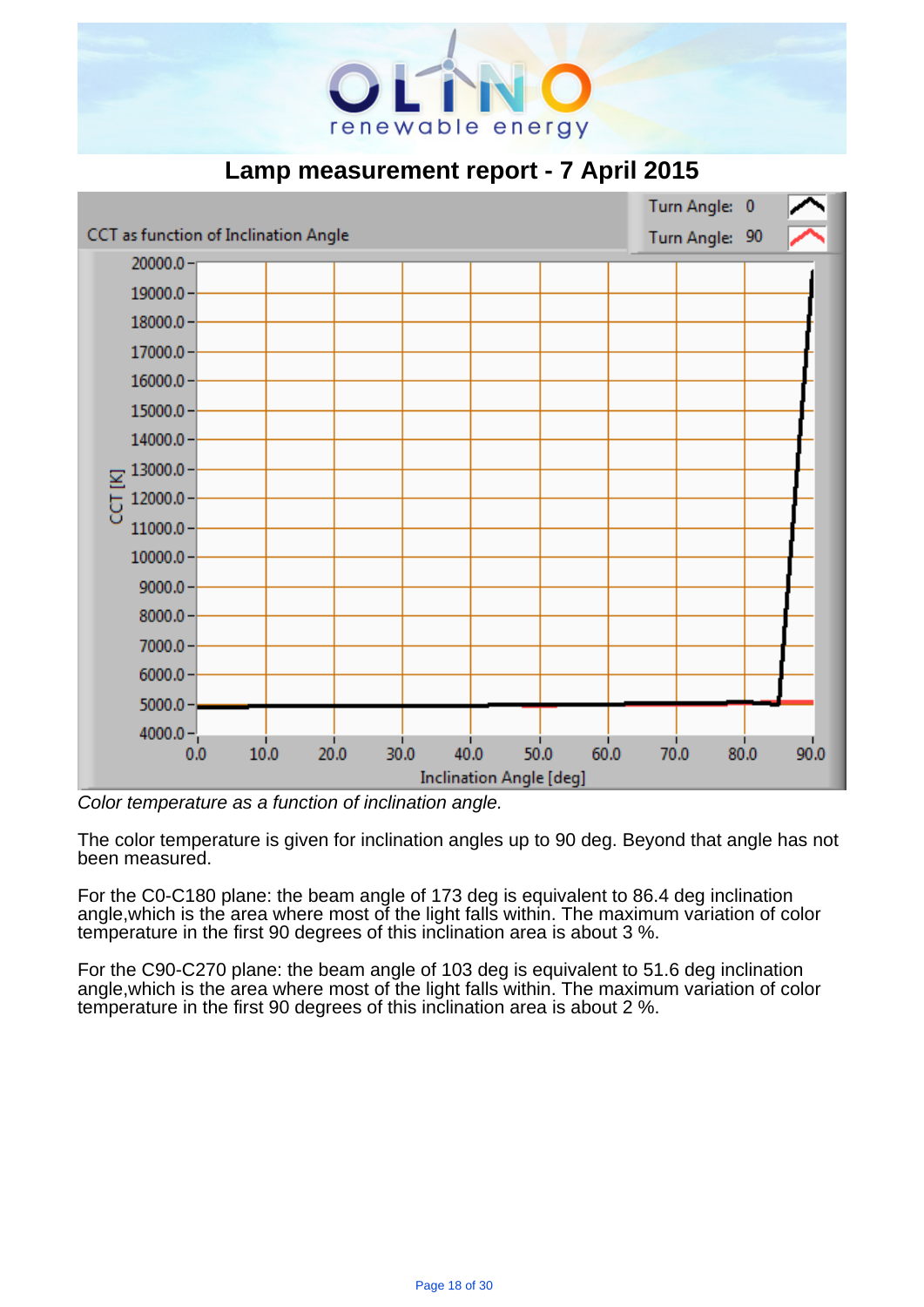

# . **PAR value and PAR spectrum**

To make a statement how well the light of this light bulb is for growing plants, the PAR-area needs to be determined.



The photon spectrum, then the sensitivity curve and as result the final PAR spectrum of the light of this light bulb

| parameter           | value | unit       |
|---------------------|-------|------------|
| <b>PAR</b> number   | 10.5  | uMol/s/m^2 |
| PAR photon current  | 49.0  | uMol/s     |
| PAR photon efficacy | 2.2   | uMol/s/W   |

The PAR efficiency is 65 % (valid for the PAR wave length range of 400 - 700 nm). This is the maximum percentage of the total of photons in the light that is effectively used by the average plant (since the plant might not take 100 % of the photons at the frequency where its relative sensitivity is 100 %).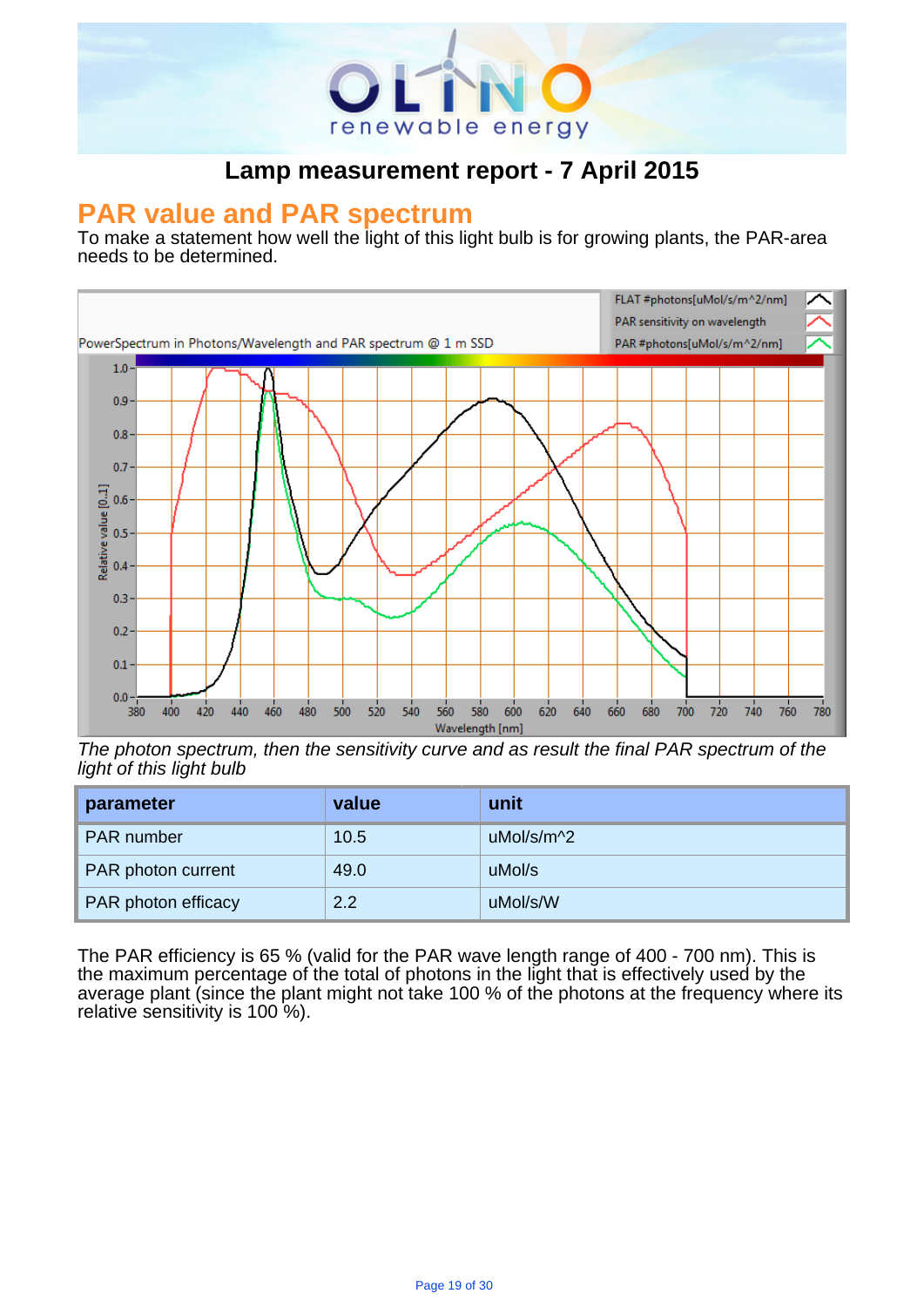

## **S/P ratio**



The power spectrum, sensitivity curves and resulting scotopic and photopic spectra (spectra energy content defined at 1 m distance).

The S/P ratio of the light coming from this lamp is 2.0.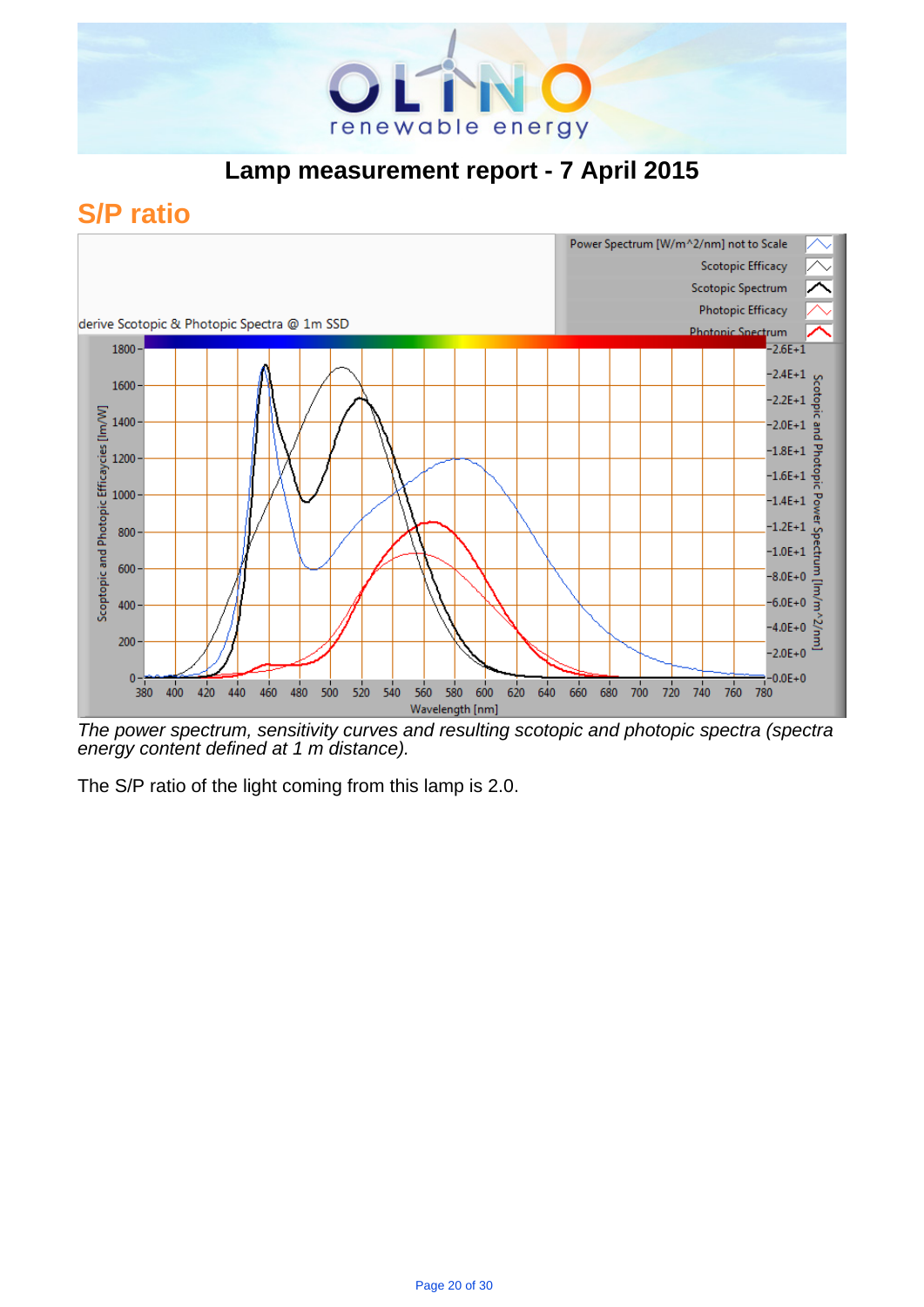

## **Chromaticity diagram**



The chromaticity space and the position of the lamp's color coordinates in it.

The point of the light in this diagram is inside the area indicated with class A. This area indicates an area for signal lamps.

The color coordinates are  $x=0.3610$  and  $y=0.3479$ .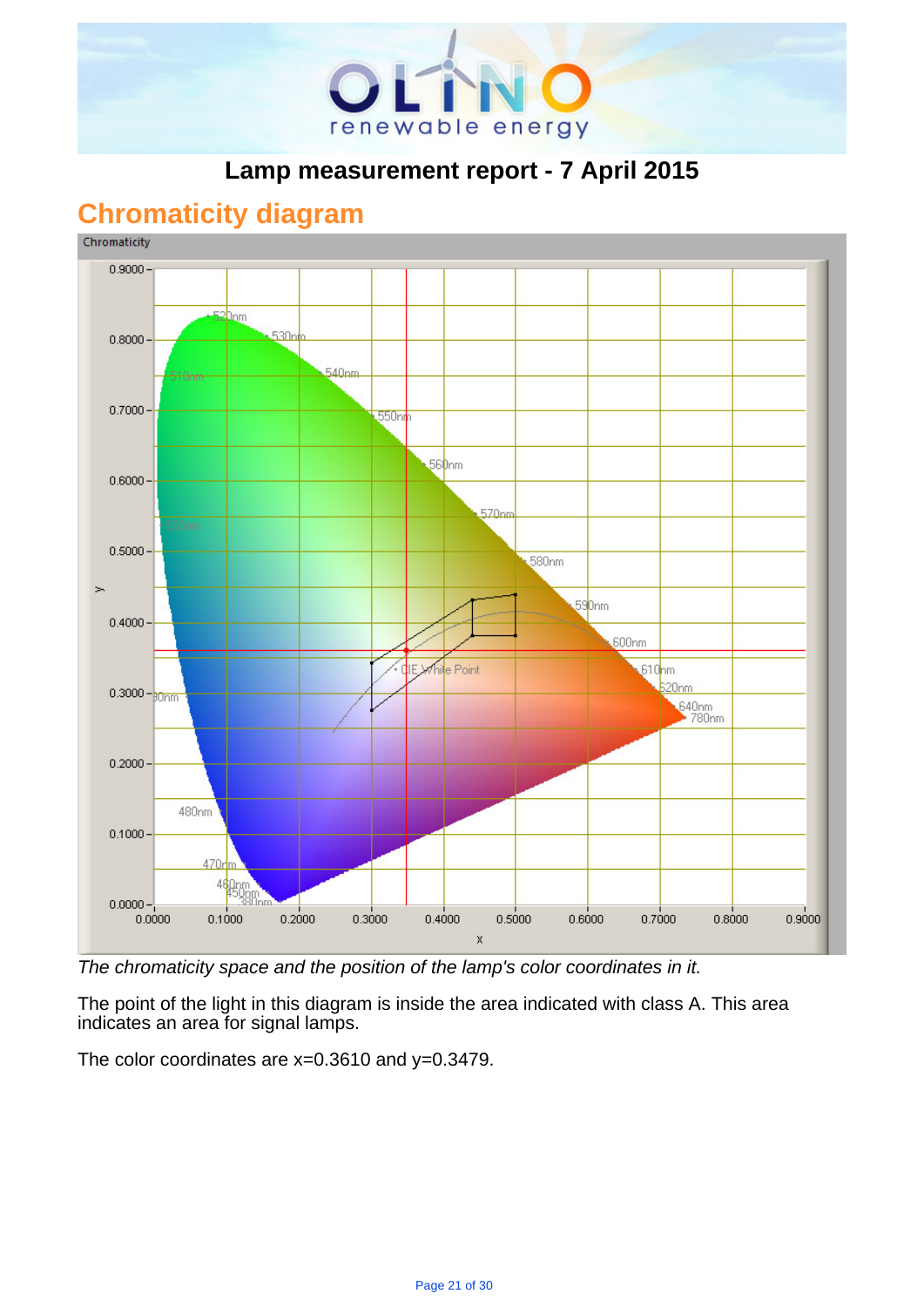

# . **Color Rendering Index (CRI) or also Ra**

Herewith the image showing the CRI as well as how well different colors are represented (rendered). The higher the number, the better the resemblance with the color when a black body radiator would have been used (the sun, or an incandescent lamp)

Each color has an index Rx, and the first 8 indexes (R1 .. R8) are averaged to compute the Ra which is equivalent to the CRI.



CRI of the light of this lightbulb.

This value of 82 indicates how well the light of this lamp can render well a set of reference colors, this in comparison with the light of a reference source (for color temperatures < 5000K a black radiator is used as reference and for color temperatures > 5000K the sun or the light outside during the day).

The value of 82 is bigger than the value of 80 that is considered as a minimum for working areas in general.

Note: the chromaticity difference is 0.0036 and indicates the distance to the Planckian Locus. There is a value mentioned of max 5.4E-3 in section 5.3 of CIE 13.3-1995 however not further explanation of it.

An other reference with signal lights as a reference is given in the chromaticity diagram.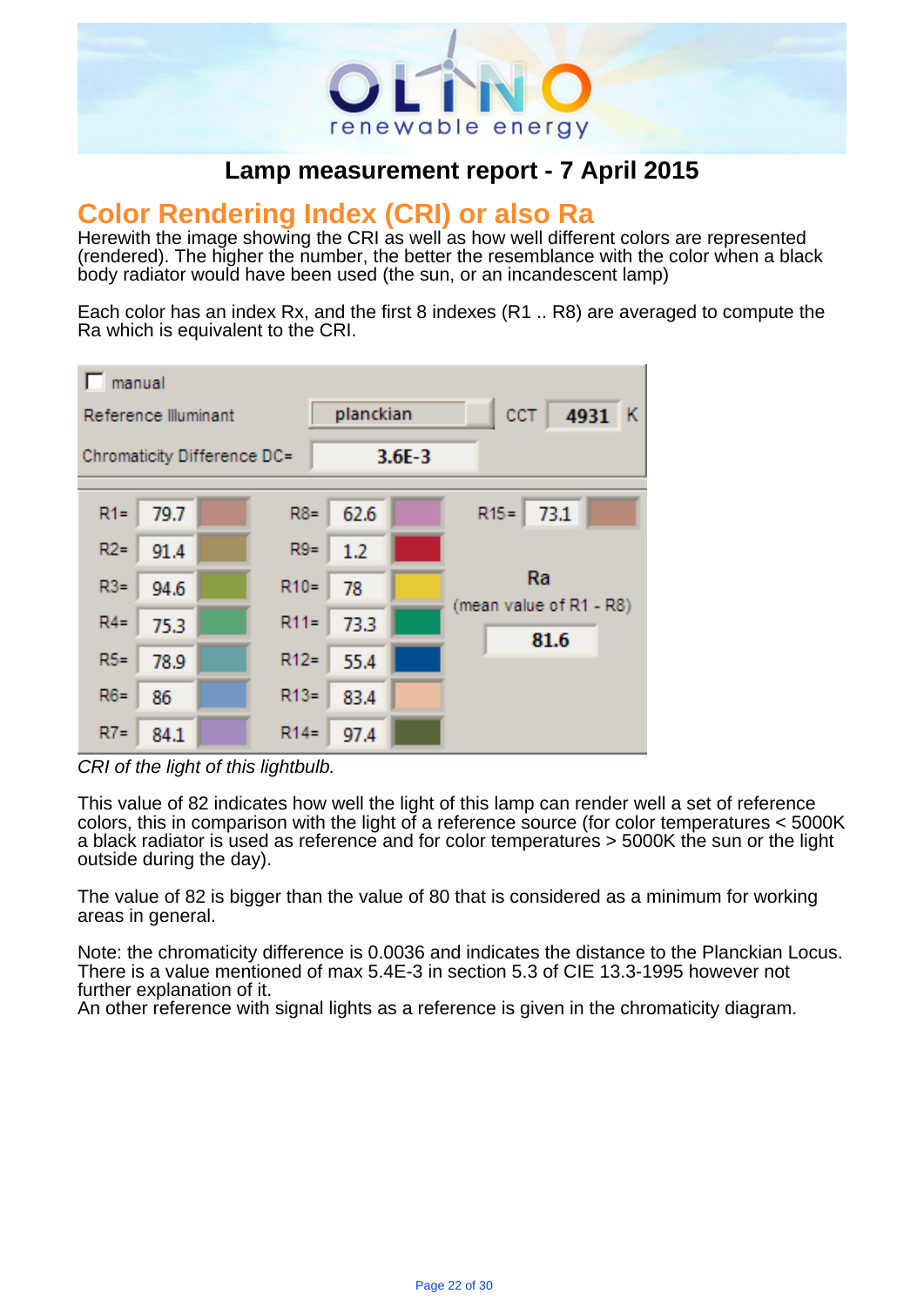

## **Color Quality Scale**

(v9.0.3) is an improved indicator (over CRI) of how well colors are rendered.



CQS-values of the light of this light bulb.



CQS-values for the light of this light bulb compared with those of a reference source with the same color temperature.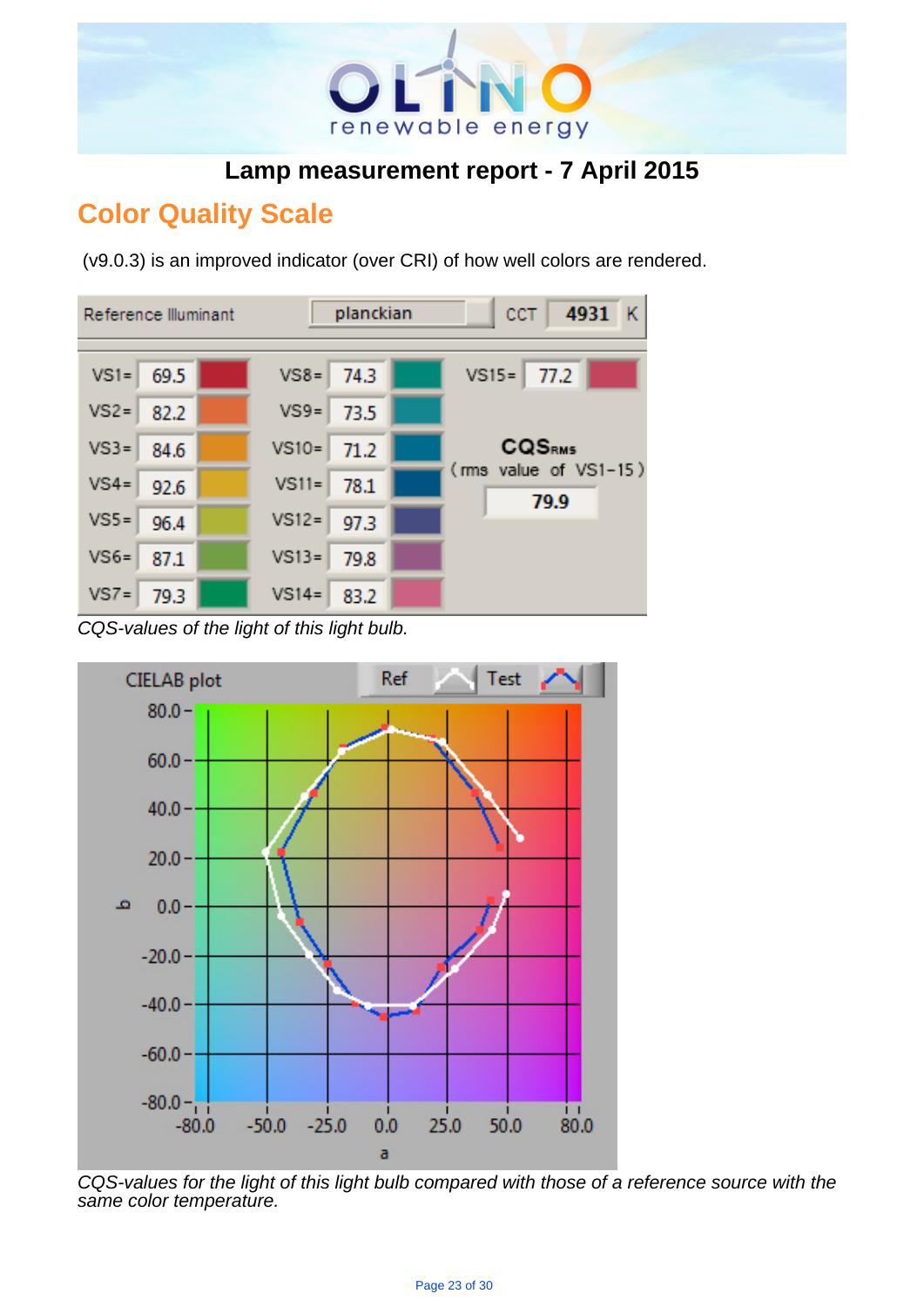

#### **Voltage dependency**

The dependency of a number of lamp parameters on the lamp voltage is determined. For this, the lamp voltage has been varied and its effect on the following light bulb parameters measured: illuminance E\_v [lx], the lamppower P [W] and the luminous efficacy [lm/W] (this latter is estimated here by dividing the found  $E_{v}$  value by P).

.



Lamp voltage dependencies of certain light bulb parameters

There is no (significant) dependency of the illuminance when the power voltage varies between 200 - 250 V AC.

There is no (significant) dependency of the consumed power when the power voltage varies between 200 - 250 V AC.

When the voltage varies abruptly with  $+$  or  $-5$  V AC then this results in a variation of the illuminance of maximally 0.0 %. This difference in illuminance is not visible (when it occurs abruptly).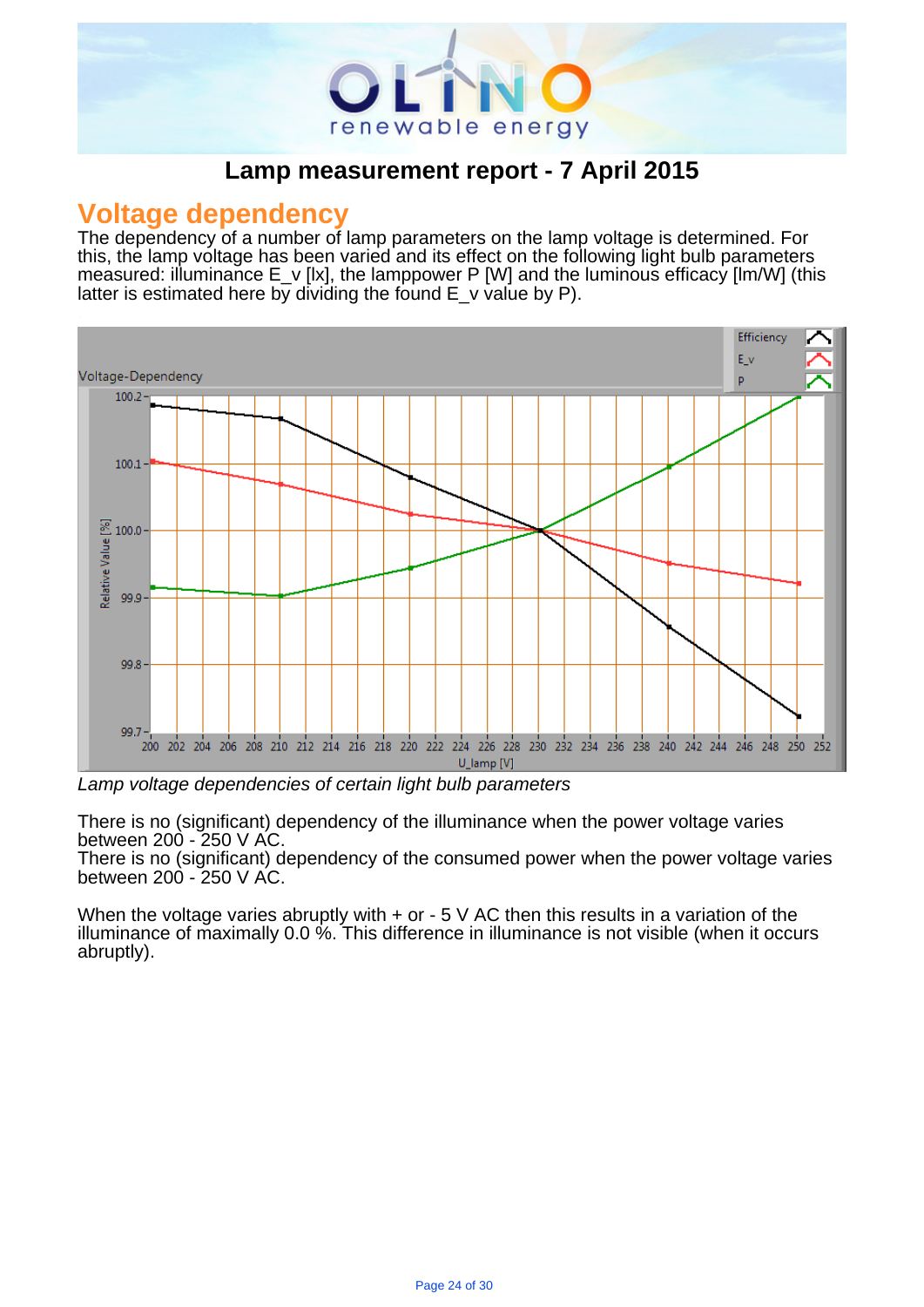

.

#### **Warm up effects**

After switch on of a cold lamp, the effect of heating up of the lamp is measured on illuminance  $E_v$  [kx], the lamppower P [W] and the luminous efficacy [lm/W].



Effect of warming up on different light bulb parameters. In the first graph the 100 % level is put at begin, and in the last graph the 100 % level is put at the end.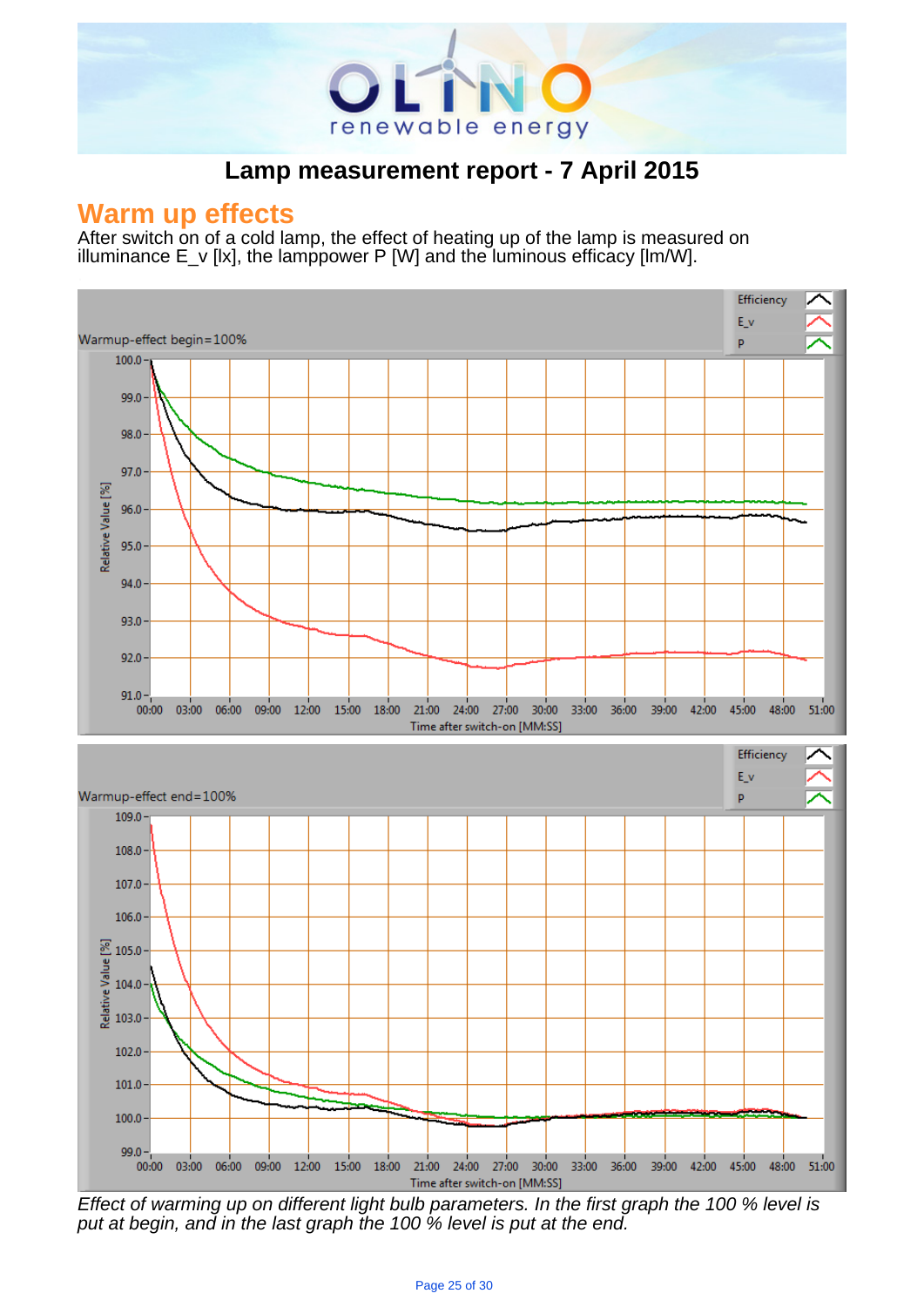

During the warmup time the illuminance varies during 10 minutes and decreases with 8 %. During the warmup time the power doesn't vary significantly (< 5 %). The variation in efficacy (calculated as indication by simply dividing the illuminance by the

power) during the warming up is -4 %. A very high negative value indicates a significant decrease for instance due to heating up of the lamp (decrease of lifetime).

## **Measure of flickering**

An analysis is done on the measure of flickering of the light output by this light bulb.



The measure of fast illuminance variation of the light of the light bulb

| parameter                    | value | unit |
|------------------------------|-------|------|
| Flicker frequency            | 100.0 | Hz   |
| Illuminance modulation index | 18    | %    |

The illuminance modulation index is computed as: (max Ev - min\_Ev) / (max Ev + min\_Ev).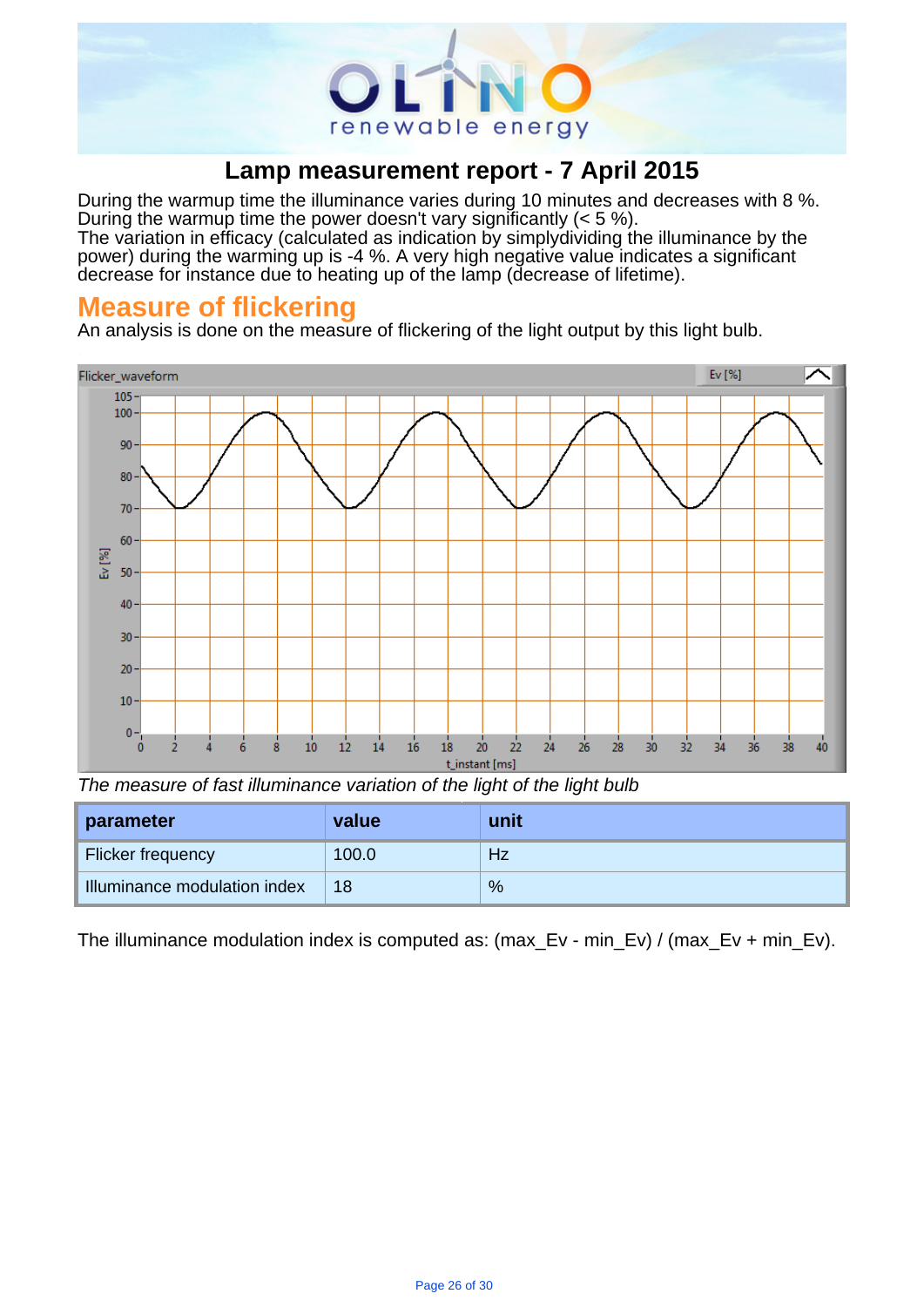

# . **Biologic effect**

The biologic effect shows the level of impact the light of this lamp can have on the day-night rhythm of human beings (as well as the suppression of melatonin production). The important parameters (according to prenorm DIN V 5031-100:2009-06): .

| biologic effect factor  | 0.677 |
|-------------------------|-------|
| k_biol trans (25 years) | 1.000 |
| k_biol trans (50 years) | 0.757 |
| k_biol trans (75 years) | 0.491 |
| k_pupil(25 years)       | 1.000 |
| k_pupil(50 years)       | 0.740 |
| k_pupil(75 years)       | 0.519 |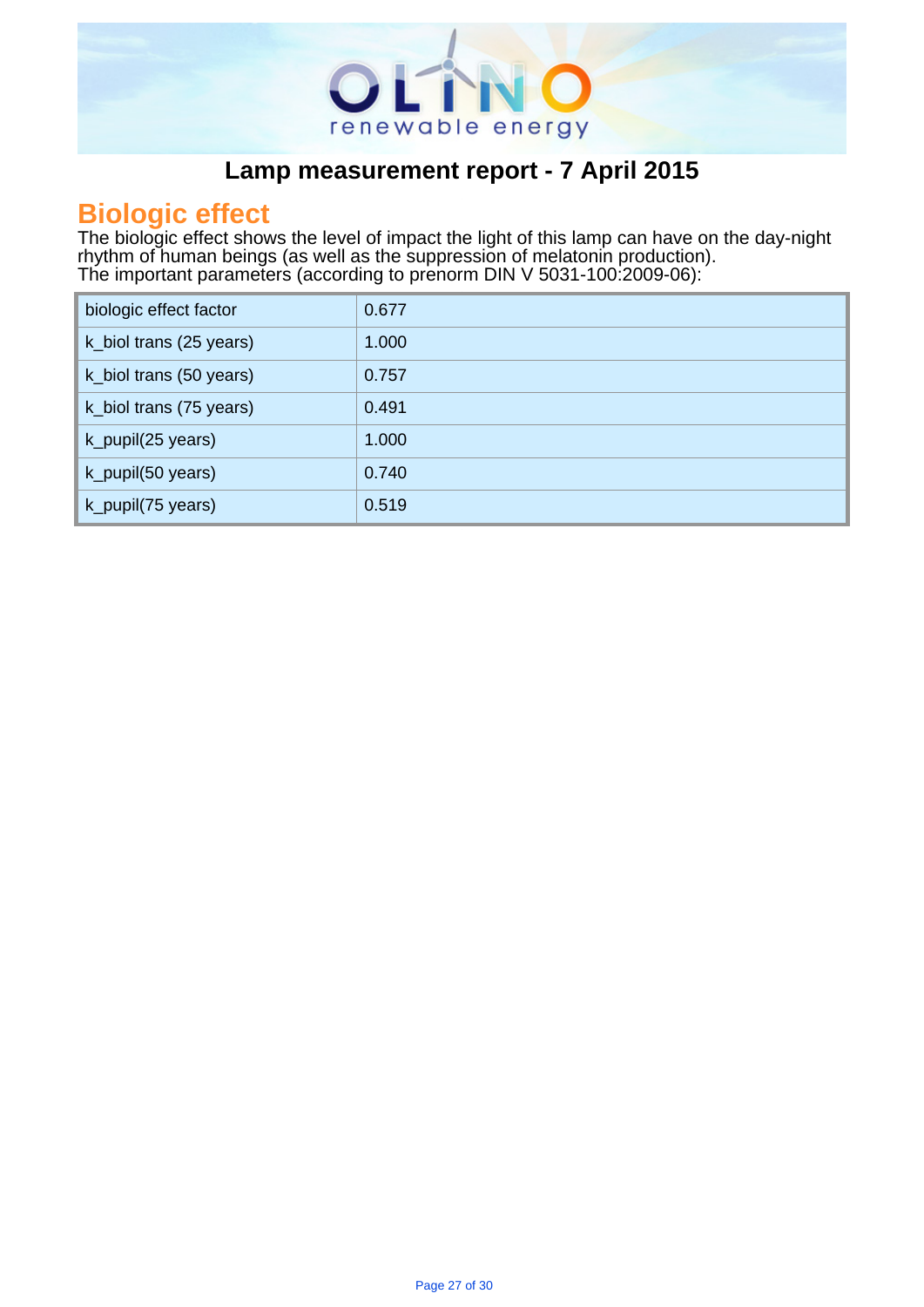

## **Blue Light Hazard**

The amount of blue light and the harm it can cause on the retina has been determined. Herewith the results.



The level of blue light of this lamp related to the exposure limit and the different classification areas.

| $L_lum0$ [mm]                        | 26    | Dimension of brightest part of lamp in<br>C0-C180 direction.                                                                                                                                                                                                     |
|--------------------------------------|-------|------------------------------------------------------------------------------------------------------------------------------------------------------------------------------------------------------------------------------------------------------------------|
| $L_lum90$ [mm]                       | 1412  | Dimension of brightest part of lamp in<br>C90-C270 direction.                                                                                                                                                                                                    |
| SSD_500lx [mm]                       | 1068  | Calculated distance where $Ev = 500$ lux. This<br>computation is valid when it is in the far field<br>of the lamp. Note: if this value 200 mm then<br>the distance of 200 mm is taken as proposed<br>in the norm IEC 62471:2006.                                 |
| Start of far field [mm]              | 7061  | Minimum distance at which the lamp can be<br>seen as apoint source. In this area the Ev is<br>linearly dependent from (1/distance)^2.                                                                                                                            |
| 300-350 nm values stuffed<br>with 0s | yes   | In the event OliNo has measured with a<br>SpB1211 spectrometer without UV option<br>then the irradiance data of 300-349 nm is<br>missing. For lamps where there is already no<br>energy content near 350 nm, the values<br>300-349 can also be set at zero then. |
| alpha_C0-C180 [rad]                  | 0.024 | (Apparent) source angle in C0-C180 direction.                                                                                                                                                                                                                    |
| alpha_C90-C270 [rad]                 | 1.322 | (Apparent) source angle in C90-C270<br>direction.                                                                                                                                                                                                                |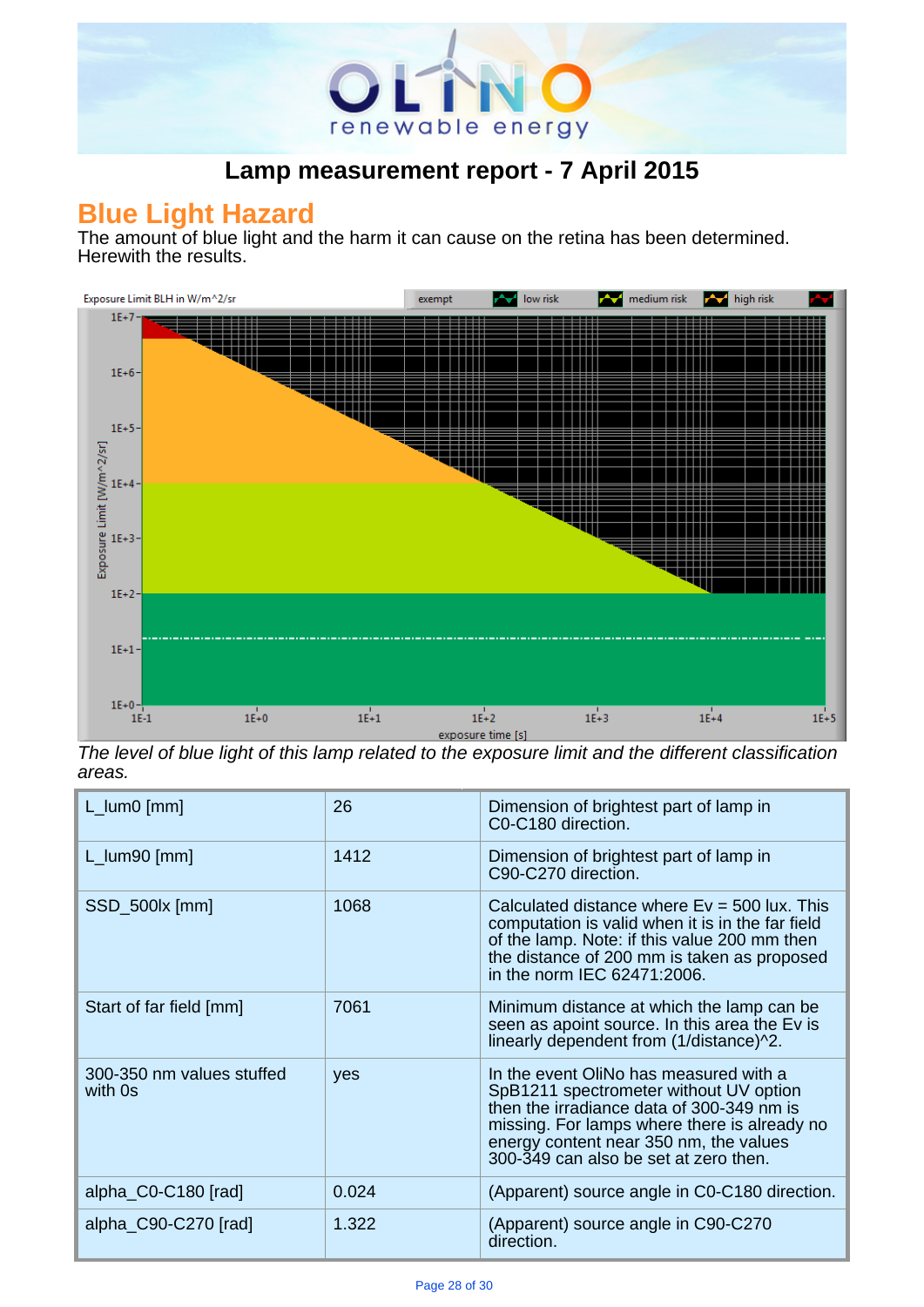

| alpha_AVG [rad]              | 0.062     | Average (apparent) source angle. If average<br>$>= 0.011$ rad then the exposure limit is<br>computed with radiance Lb. Otherwise with<br>irradiance Eb.                                                                                              |
|------------------------------|-----------|------------------------------------------------------------------------------------------------------------------------------------------------------------------------------------------------------------------------------------------------------|
| Exposure value [W/m^2/sr]    | $1.55E+1$ | Blue Light Hazard value for this lamp,<br>measured straight underneath the lamp.<br>Computation is referenced to Lb. Because the<br>distance at 500 lux is in the near field, then<br>this exposure value is too pessimistic and<br>should be lower. |
| Blue Light Hazard risk group | 0         | 0=exempt, $1=low$ , $2=moderate$ , $3=high risk$ .                                                                                                                                                                                                   |

.

#### **Extra**



Additional photos.

#### **Disclaimer**

The information in this OliNo report is created with the utmost care. Despite this, the information could contain inaccuracies. OliNo cannot be held liable in this instance nor can the data in this report be legally binding.

We strive to adhere to all of the conditions of any copyright holder in the publication of any illustration/article or item. In the event that we unintentionally violate said copyright holder's conditions in our articles, we kindly ask to be contacted here at OliNo so that we can resolve any disputes, issues or misunderstandings.

#### **License**

It is permitted ONLY to use or publish this report in its entirety and in unaltered form via internet or other digital or written media in any form. To guarantee the reliability and accuracy of the report, it is strictly prohibited to change or alter parts of the report and/or